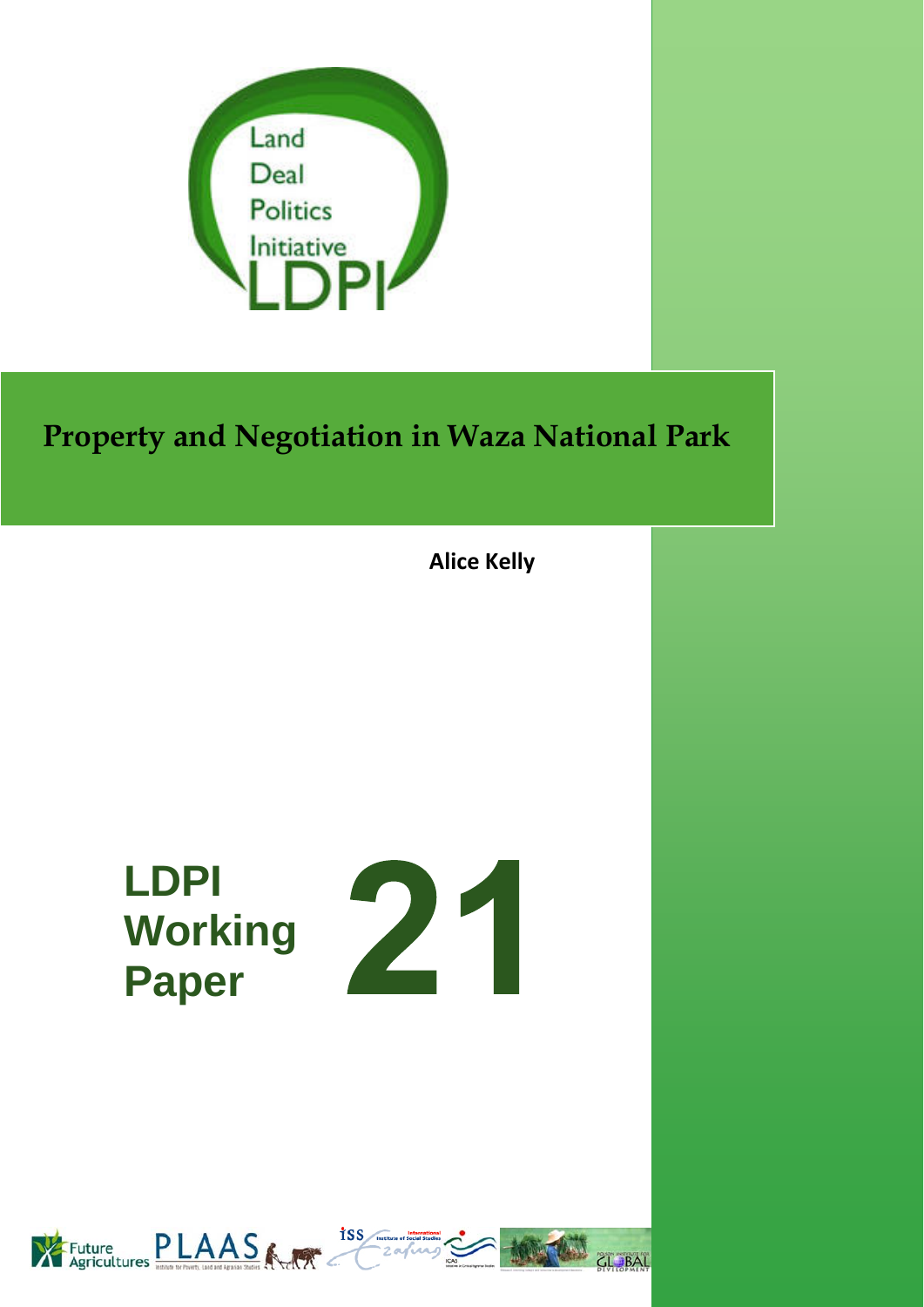#### **Property and Negotiation in Waza National Park**

*By* Alice Kelly

| Published by:                                  |                                                                   |                                                                      |                                  |
|------------------------------------------------|-------------------------------------------------------------------|----------------------------------------------------------------------|----------------------------------|
| <b>The Land Deal Politics Initiative</b>       |                                                                   |                                                                      |                                  |
| www.iss.nl/ldpi                                |                                                                   |                                                                      |                                  |
| landpolitics@gmail.com                         |                                                                   |                                                                      |                                  |
|                                                |                                                                   |                                                                      |                                  |
| in collaboration with:                         |                                                                   |                                                                      |                                  |
| <b>Institute for Development Studies (IDS)</b> |                                                                   |                                                                      |                                  |
| University of Sussex                           |                                                                   |                                                                      |                                  |
| Library Road                                   |                                                                   |                                                                      |                                  |
| Brighton, BN1 9RE                              |                                                                   |                                                                      |                                  |
| United Kingdom                                 |                                                                   |                                                                      |                                  |
| Tel: +44 1273 606261                           |                                                                   | Fax: +44 1273 621202   E-mail: ids@ids.ac.uk                         | Website: www.ids.ac.uk           |
|                                                |                                                                   |                                                                      |                                  |
|                                                | <b>Initiatives in Critical Agrarian Studies (ICAS)</b>            |                                                                      |                                  |
|                                                | <b>International Institute of Social Studies (ISS)</b>            |                                                                      |                                  |
| P.O. Box 29776                                 |                                                                   |                                                                      |                                  |
| 2502 LT The Hague                              |                                                                   |                                                                      |                                  |
| The Netherlands                                |                                                                   |                                                                      |                                  |
|                                                |                                                                   | Tel: +31 70 426 0664 Fax: +31 70 426 0799 E-mail: iss.icas@gmail.com | Website: www.iss.nl/icas         |
|                                                |                                                                   |                                                                      |                                  |
|                                                | The Institute for Poverty, Land and Agrarian Studies (PLAAS)      |                                                                      |                                  |
|                                                | School of Government, Faculty of Economic and Management Sciences |                                                                      |                                  |
|                                                | University of the Western Cape, Private Bag X17                   |                                                                      |                                  |
| Bellville 7535, Cape Town                      |                                                                   |                                                                      |                                  |
| South Africa                                   |                                                                   |                                                                      |                                  |
|                                                | Tel: +27 21 959 3733 Fax: +27 21 959 3732                         | E-mail: plaas@uwc.ac.za                                              | Website: www.plaas.org.za        |
|                                                | The Polson Institute for Global Development                       |                                                                      |                                  |
| Department of Development Sociology            |                                                                   |                                                                      |                                  |
| <b>Cornell University</b>                      |                                                                   |                                                                      |                                  |
| 133 Warren Hall                                |                                                                   |                                                                      |                                  |
| Ithaca NY 14853                                |                                                                   |                                                                      |                                  |
| <b>United States of America</b>                |                                                                   |                                                                      |                                  |
| Tel: +1 607 255-3163                           | Fax: +1 607 254-2896                                              | E-mail: ta12@cornell.edu                                             | Website: polson.cals.cornell.edu |

© February 2013 *All rights reserved. No part of this publication may be reproduced or transmitted in any form or by any means without prior permission from the publisher and the author.*

*Published with support from the UK Department for International Development (DfID), Atlantic Philanthropies, Inter‐Church Organization for Development Cooperation (ICCO), Ford Foundation and Miserior.*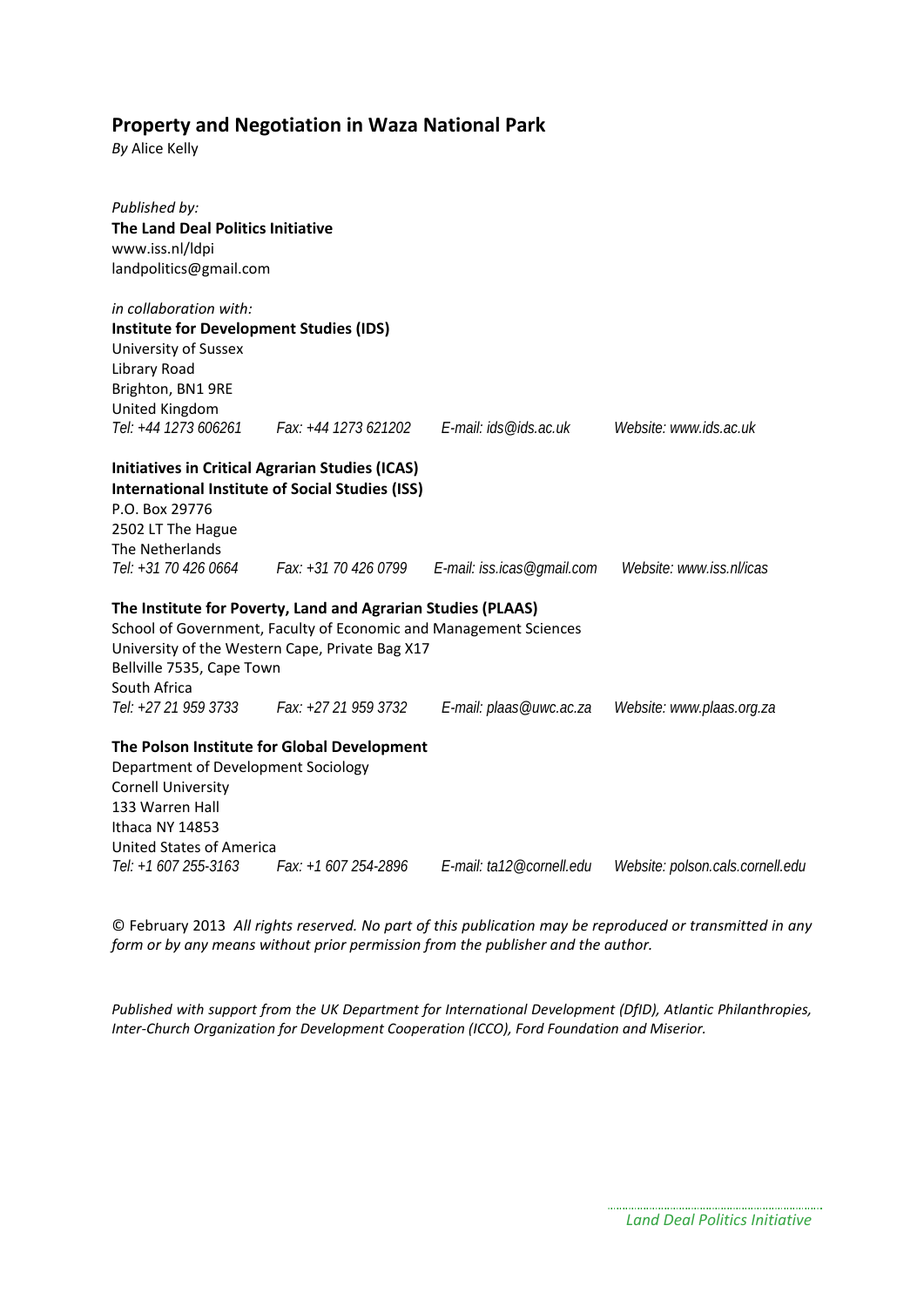#### **Abstract**

This paper uses property as a lens of analysis to examine the transformation of Waza National Park in Northern Cameroon. The paper seeks to understand why local residents called for better guarding of the park, comments which go against much of the literature critical of exclusionary conservation methods. The paper first looks at the creation of this protected area as an example of primitive accumulation. Considering the fact that not all people were excluded from this area in the same way, the paper shows how certain groups of people were able to obtain and/or maintain access to natural resources within this protected area through negotiation, identity and stealth. The paper then traces the 'post‐primitive accumulation story,' showing that 1.) wiping away local management and property rights in this space (via acts of primitive accumulation) and by replacing them with a declaration of absolute government ownership which was strictly (and sometimes violently) enforced for over 60 years and then 2.) essentially abandoning management in the park (by government agencies and NGOs), an open access situation was created in this space. The paper then shows the material effects of this open access space and considers the broader implications of this case study arguing that conservation planners must consider both the short‐ and long‐term implications of their actions.

#### **About the Author**

**Alice Kelly** is a PhD candidate in Environmental Science, Policy and Management at the University of California, Berkeley. Originally from Virginia, Alice went to Connecticut College and earned degrees in English Literature and Environmental Studies. After college she joined the United States Peace Corps and was assigned a project in the Extreme North Province of Cameroon where she worked with seven local communities set up Mozogo-Gokoro National Park for ecotourism. She is currently studying Waza National Park in northern Cameroon—looking at the social and ecological effects of changing management strategies in this region. She is committed to finding conservation solutions that leave space for social justice, human well‐being and security but at the same time preserve biodiversity and ecosystem function.

#### **Acknowledgements**

Thanks to Merrill Baker, Clare Gupta and Ann Kelly for their assistance in shaping an early draft of this paper. Thanks to Nancy Lee Peluso, Louise Fortmann, Derek Hall and Ian Scoones for their comments and suggestions on later drafts. My undying gratitude goes to my 4 research assistants in Cameroon—their patience, humor and strength are beyond imagining. Finally, thanks to the John L. Simpson Memorial Research Fellowship in International and Comparative Studies, Institute of International Studies, University of California, Berkeley and The Andrew and Mary Thompson Rocca Dissertation Scholarship for African Studies, Center in African Studies, University of California, Berkeley for funding my research.

### **Notes from the Author**

This paper is based on 12 months of fieldwork from 2008 to 2011 as well as knowledge gained from living nearby to/researching Waza National Park since 2004. The interviews that are quoted here were performed primarily in French, English and Fulfulde. When my Fulfulde knowledge was surpassed, or the people being interviewed felt comfortable in a different language, I called upon one of the 4 fantastic people who helped me with my research in Cameroon. I will not cite their names here because they are involved in professions in Cameroon that might be harmed by their overt connection to my work. In this paper I have changed the names of some of the park managers who are still alive. 

*Land Deal Politics Initiative*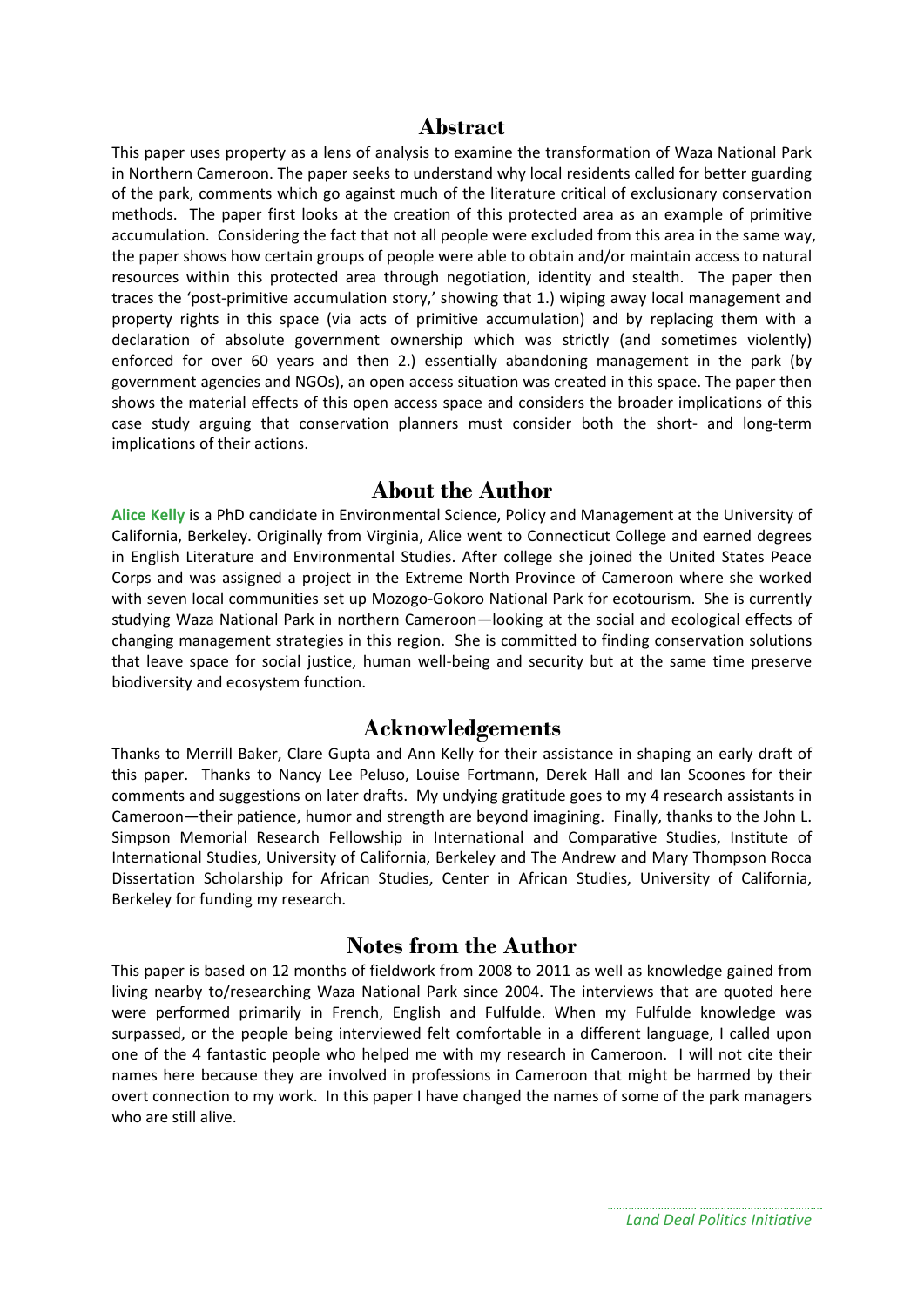# **Table of Contents**

| 3 A Permeable Fortress: Negotiated Access to Natural Resources 7  |  |
|-------------------------------------------------------------------|--|
|                                                                   |  |
|                                                                   |  |
|                                                                   |  |
|                                                                   |  |
| 4.1 The Crumbling Fortress: Waza National Park is de-enclosed  13 |  |
|                                                                   |  |
|                                                                   |  |
|                                                                   |  |
|                                                                   |  |
|                                                                   |  |
|                                                                   |  |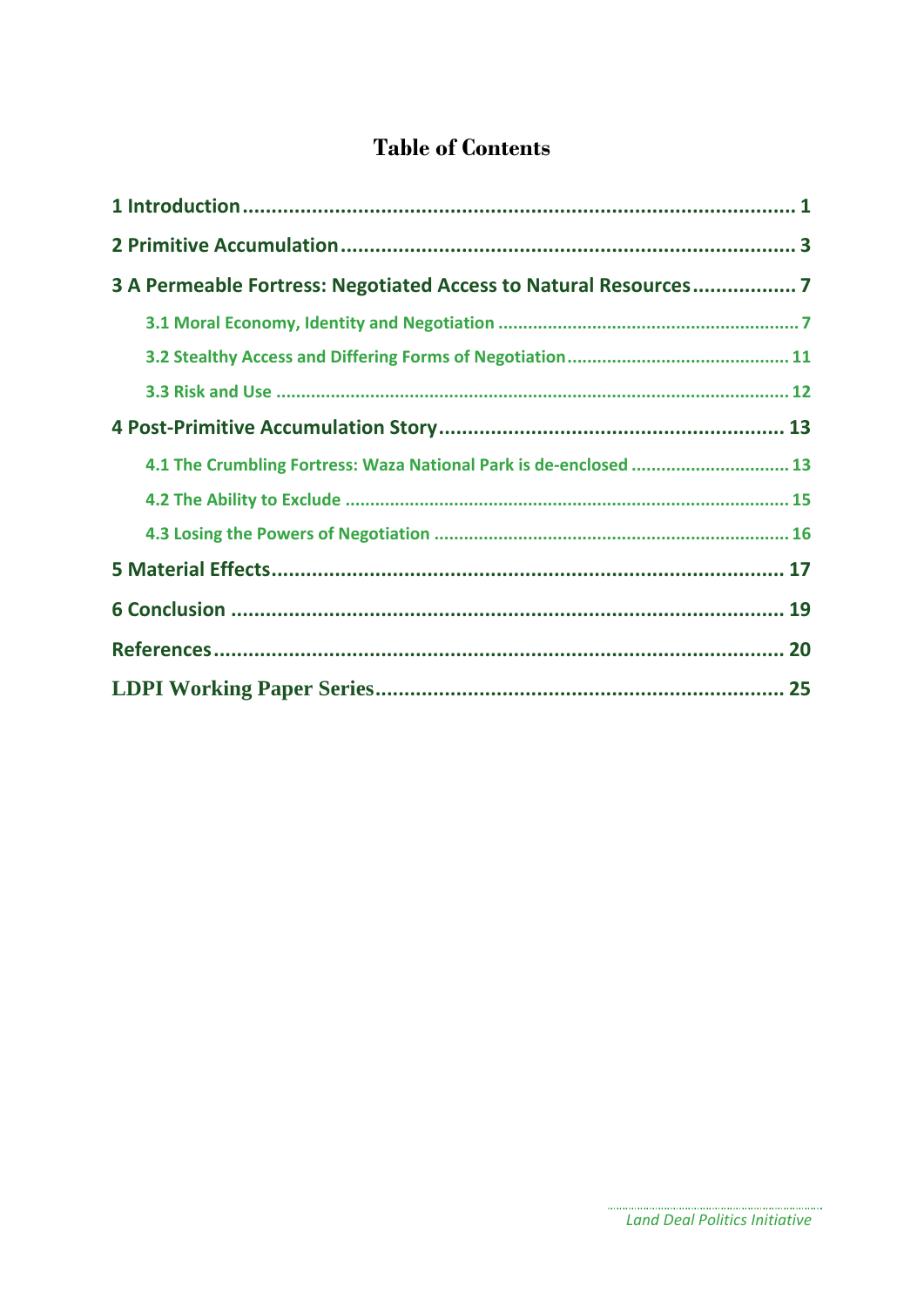*And out of darkness came the hands that reach thro' nature, molding men.* 

Alfred Lloyd Tennyson

*If there was no park here we would leave. Our interest is stealing fish. We want good conservation to protect us in our village.* 

Musgum Man, January 12, 2011

# **1 Introduction**

The landscape which is now marked on maps as Waza National Park is one which was territorialized, shaped, inhabited, cultivated, fished and hunted by different ethnic and political groups over the course of its history. Ponds, raised village sites, sherds of pottery and old milling stones that lie within the parks' limits are a testament to these shifting uses and territories. The most recent iterations of these territorializations and rights‐claiming activities are inscribed on the landscape in the form of crumbling cement boundary markers, rusting signs and an all but invisible road that demarcates the park's limit. Despite these physical residues of territorialization and ownership, according to many of the villagers as well as trashumance and nomadic pastoralists living in/passing through the Waza region that I spoke with, the park has become a place of unchecked resource use and a hideout for thieves, kidnappers and murderers. Going against my understanding of exclusionary conservation methods<sup>1</sup> (which is generally seen as antagonistic towards local people), many of my interviewees on the park's border called for a return of the days when park management was at its most brutal.

This paper uses property as a lens of analysis to examine the transformation of this space (formerly the Zinah‐Waza Reserve and then, later, Waza National Park—here I will refer to this space as 'Waza' or 'the protected area') over time. I choose property as an analytical lens because struggles over land and its resources are also struggles over meaning, power and identity (Sikor and Lund 2010). As both social relations and socio‐natural relations, access and ownership shape how we see and interact with our environments and each other. Protected areas and the property associated with them are not only bundles of rights (the right to exclude, alienate, or use<sup>2</sup>) but also bundles of relationships (between local people and each other/the environment, insiders/outsiders, international NGOs and the state). As social relations, property and access relations are not static. Instead they are constantly being negotiated by different parties and are always changing (Berry 1993, 133; Juul and Lund 2002; 4). These negotiations alter and are influenced by interpersonal relationships, laws, regulations, social norms/values and practices at multiple levels of society (Sikor and Lund 2010, 3).

The Waza protected area represents a place of shifting property regimes, negotiation and changing socio-natural relations. Taking a historical approach to property and access relations in Waza, I ask who was able to use which resources, when, under whose authority and in what ways. By answering these questions, it becomes possible to understand how Waza residents see former exclusionary protected area management (also called 'fortress conservation') as better than the present alternative of open access resource use, banditry and violence. On a broader scale, this analysis helps us understand not only what the immediate social and ecological impacts of exclusionary conservation may be, but also those which take place within a longer timeframe.

In the first section of this paper I will examine the inception of Waza as a protected area by the French colonial government. I will use Marx's (1906, 431–4) conception of primitive accumulation

<sup>&</sup>lt;sup>1</sup> Also called "fortress conservation."<br><sup>2</sup> For more on property as a "bundle of rights" see Carruthers and Ariovich 2004, 24.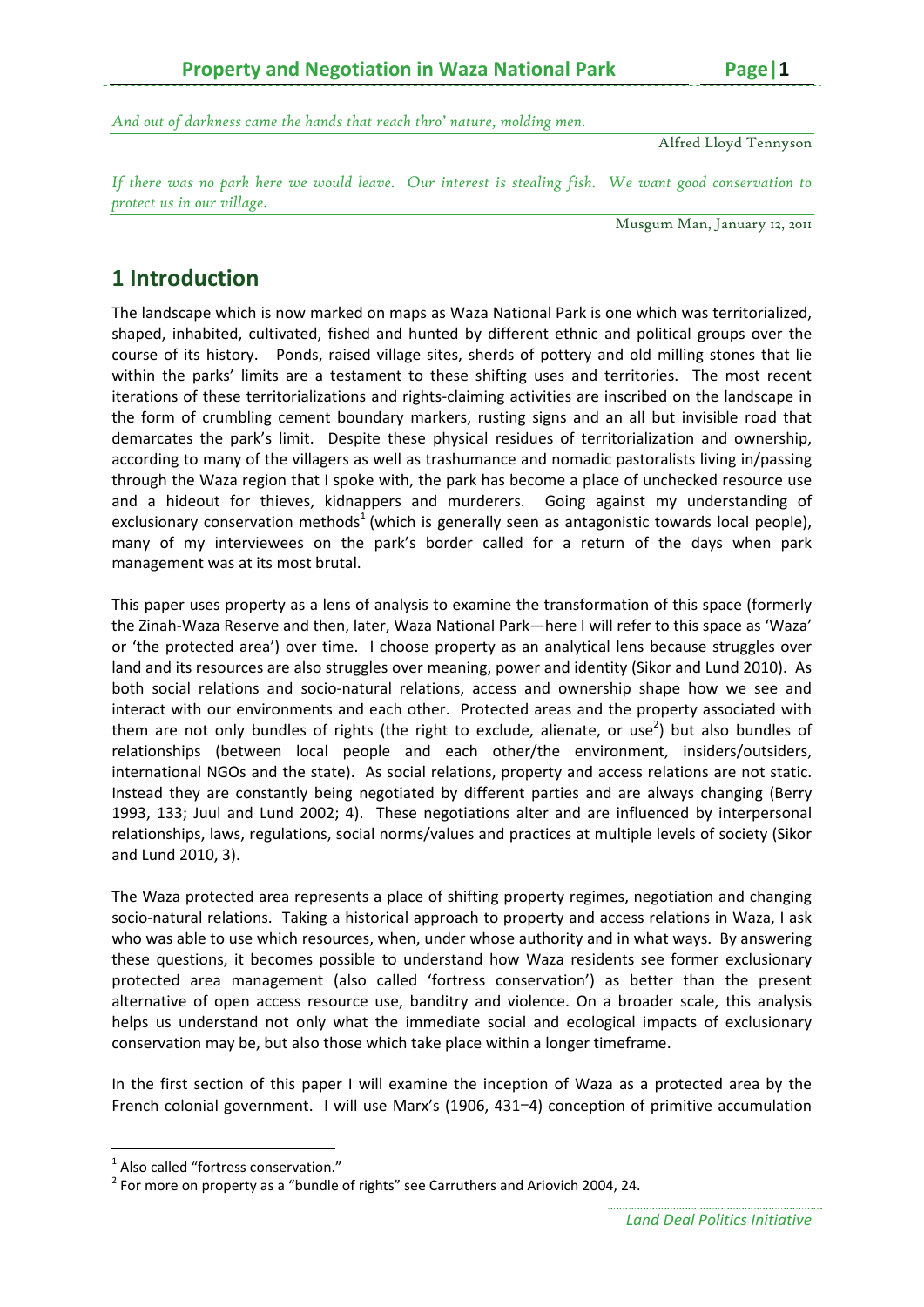and other's conceptions of ongoing primitive accumulation (also called accumulation by dispossession) as tools of analysis to understand the first in a series of shifts in property rights in relation to this protected area. I will show how and for what reasons exclusionary fortress conservation models came to be used in this space using political economic principles. As an analytical tool, primitive accumulation works to explain the process of expropriating people's means of production via enclosure, the concomitant violence of these acts and the means by which capitalist accumulation is achieved. The concept of primitive accumulation allows us to understand both the political‐economic drivers behind shifts in property rights as well as the subsequent social impacts of these shifts. Building on my previous analyses of primitive accumulation in relation to protected area creation (Kelly 2011), this section contributes to the political economic literature by offering a historical, empirical case study of conservation practice as primitive accumulation. In this section I will examine how local people's conceptions of territory, rights and ownership shifted as they were excluded from a space that they had formerly occupied, used, shaped and controlled.

In the second section of this paper I will show that though the acts of expropriation and enclosure of Waza as a protected area were violent and, at times, brutal, not all people were excluded from this space in the same way. In this section I will show how, though local residents may have lost their sense of ownership (the *right* to exclude others<sup>3</sup>) over their former territories, they had not completely lost their access (their *ability* to benefit from things<sup>4</sup>) to the natural resources within the protected area's limits. I argue that this ability was gained via negotiation. Thinking about property and access as a set of social relations, I will use identity as a means by which to explain who was able to negotiate the use of park resources, who wasn't and why. Sara Berry (1993) and Juul and Lund (2002) emphasize the importance of negotiation of rules and relationships in struggles over land and resources in African societies. In the case of Waza, I will show how gender, ethnicity, spatial location and political persuasion were important avenues for negotiating access to natural resources.

In Waza I make the case that negotiations for access and use were based around survival and local people's emphasis on their identities as 'insiders' as opposed to destructive 'outsiders.' As a part of this analysis I will draw on Thompson (1975), Scott (1976), Watts (1983) and Neumann's (1998) conception of a right to subsistence as key to a community's moral economy. By understanding the strength of this 'subsistence ethic' (see Scott 1976) in Waza, I believe it is possible to explain how and in what ways local people were able to open up avenues of negotiation with park officials. Finally, I will use Ribot and Peluso's (2003) concept of illegal access to understand how those who did not have the powers of negotiation were still, in some cases, able to benefit from the park's natural resources. The arguments in this section highlight the fact that though exclusionary conservation is a violent, unfair and socially disruptive act, local people throughout reserve and park history have found ways to gain access to the resources whose ownership was ripped away from them in this process. Building on studies like those of Cernea and Schmidt‐Soltau (2006), this section seeks to explain how and in what ways the fortresses of exclusionary conservation are, in fact, more permeable than they may initially seem.

The third section of this paper will explicate what I call the post-primitive accumulation story. Going beyond the analyses of most critics of fortress conservation (e.g. Neumann 1998; Brockington 2002; Igoe 2004; etc.) who primarily focus on what happens after the initial enclosure and dispossession of local people from a protected area, I ask what happens after the limits of these enclosures cease to be enforced and the rights to exclude others from this space are no longer mobilized. Here I argue that just as primitive accumulation can lead to an alteration in social property relations (e.g. Wood 2002, 36), so can its dissolution. In this section I argue that by 1.) wiping away local management and property rights in this space—powers of exclusion (see Hall et al. 2011) (via acts of primitive

 $3$  See Merrill 1998, 730.<br> $4$  See Ribot and Peluso 2003.

*Land Deal Politics Initiative*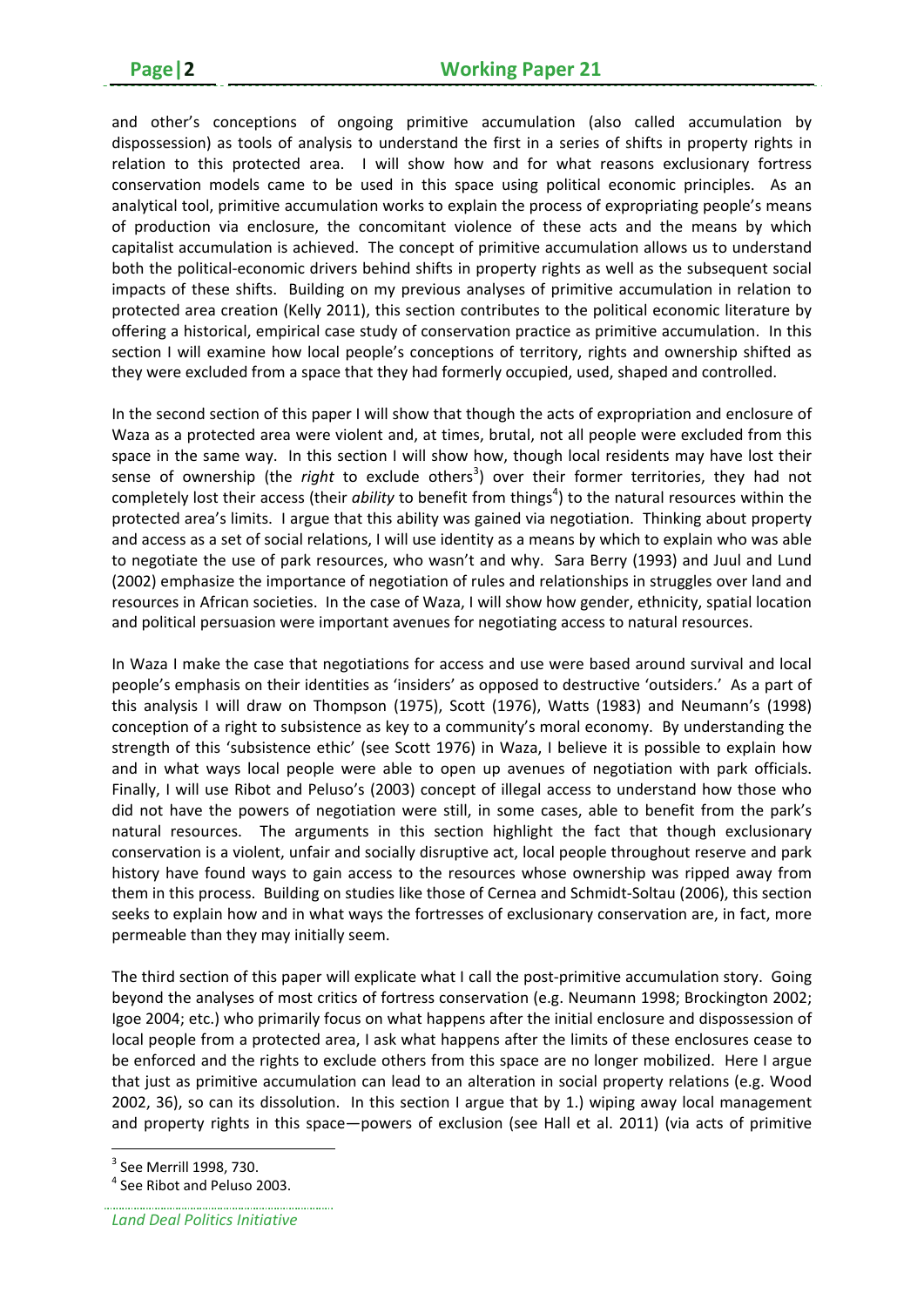accumulation)—and by replacing them with new exclusionary institutions like local and colonial governments who strictly (and sometimes violently) enforced park limits for over 60 years and then 2.) essentially abandoning management in the park (by government agencies and NGOs), an open access situation was created in this space. Adding to discussions in the political economic and the critical conservation fields, I give an example of what happens to property rights—and their concomitant practices and social relations bound up with these rights—when enclosures collapse. Though the initial creation of Waza may have been a 'land grab' by the French colonial government, here I look at what subsequent 'grabbing' has occurred in this space.

The forth section of this paper deals with some of the material effects of an open access situation in the Waza Region on its local residents and users. In this section I argue that once park management collapsed and excluding institutions like government and NGO authorities were no longer present in villages or doing patrols, local resource users began to feel a rising sense of food insecurity.<sup>5</sup> As I have discussed above, though local resource users lost their land and rights to the natural resources within Waza National Park, they were often able to access these things via negotiation and incorporating park authorities into their moral economies. During this time their identities as 'insiders' allowed them access to park resources while 'outsiders' were excluded by park authorities, sometimes in brutal fashion. I argue that local people's rising sense of food insecurity is based on the fact that they no longer have anyone to negotiate with. Their status as 'insiders' no longer matters as this open access situation excludes no one, including 'outsiders' who historically were kept away by park authorities. Local people feel afraid as they watch flocks of people utilize the resources they had formerly felt was protected for their unique use, particularly in times of emergency (drought, e.g.). It is under these circumstances that we begin to understand why local people I interviewed frequently called for the return of fortress conservation. Taking to task the concept that the fortress conservation paradigm is always antagonistic to local needs and desires, I argue that under certain circumstances local resource users may, paradoxically, see exclusionary (fortress) conservation models as their best option when shifting property rights and relations in these spaces have created far more grizzly alternatives.

In the conclusion of this paper I discuss the broader implications of this case study. Though each protected area has a different ecology, history, and property rights regime associated with it, I believe that the case of Waza National Park is a useful example to examine what happens well after the initial acts of enclosure and expropriation for conservation have taken place. I do not argue that fortress conservation is by any means a good idea—quite the contrary. I argue that the creation of these areas is a violent act, but their abandonment may be equally violent. Here I make the call to conservation planners to fully consider the short-term and long-term implications of their actions.

# **2 Primitive Accumulation**

While Derek Hall (2012) astutely points out the myriad ways in which primitive accumulation can be defined based on an author's understanding of capital and what lies inside of and outside of capital, here I will attempt to take the most basic tack possible. I define primitive accumulation as a process that rips people from their means of supporting themselves through acts of enclosure and privatization and creates the possibility for capitalist accumulation. Describing the transition from feudalism to capitalism in Europe, Karl Marx describes such acts by saying: '[t]he so-called primitive accumulation…is nothing else than the historical process of divorcing the producer from the means of production. It appears as primitive, because it forms the pre‐historic stage of capital and of the mode of production corresponding with it' (Marx 1906, 431–4). Though Marx's description of

 $<sup>5</sup>$  Elsewhere I explain another set of effects of this open access situation, that of a rise in banditry (kidnapping,</sup> theft, murder) in the region due to the creation of this open space.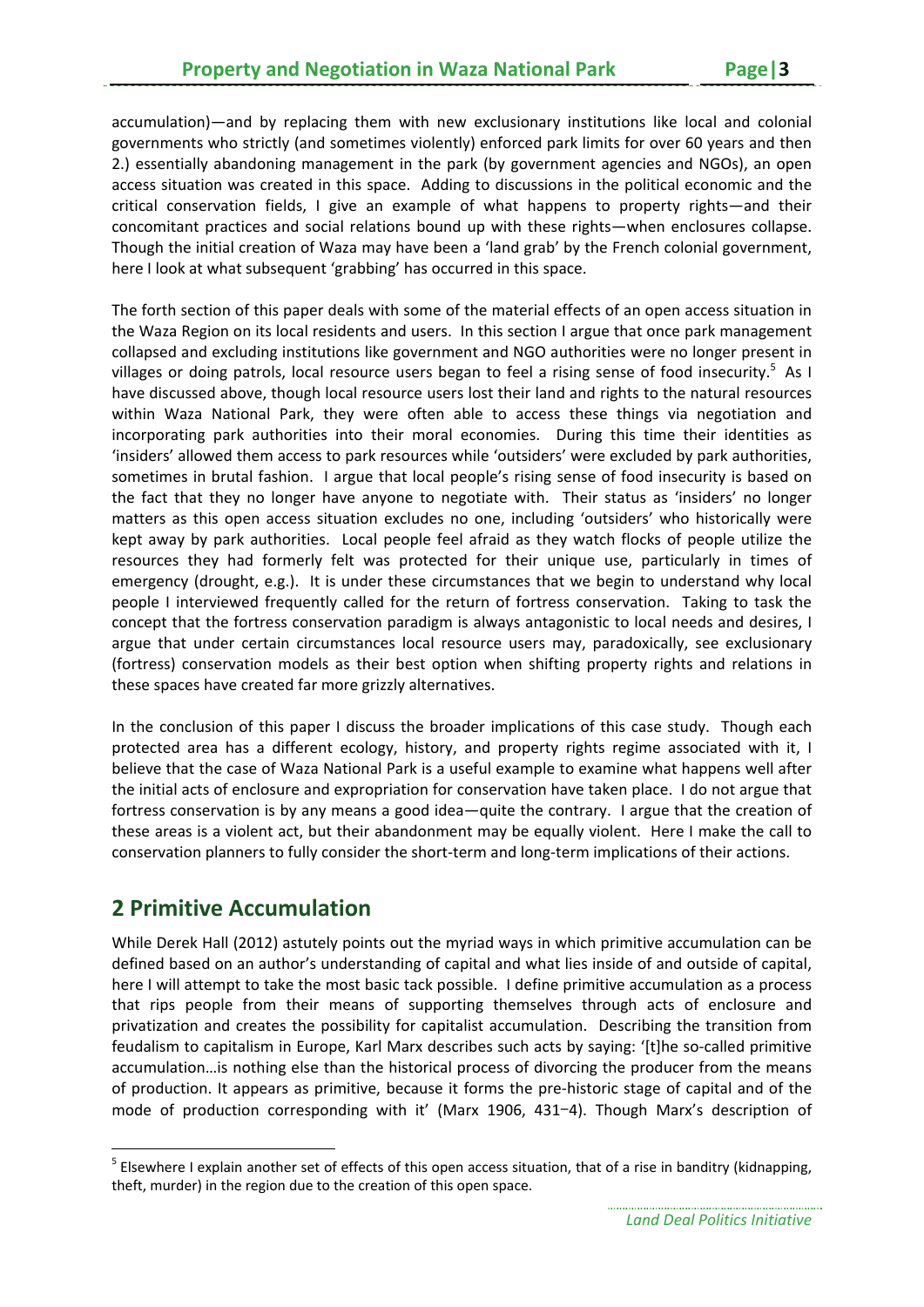primitive accumulation makes it seem static and fixed in a particular time period, many scholars argue that primitive accumulation is a continuous process that has been sustained even to present day (e.g. De Angelis 2001, Harvey 2003; Moore 2004, Glassman 2006, Grandia 2007). This ongoing process can also be defined using the politically charged phrase 'land grabbing,' which similarly calls attention to corporations and national governments enclosing commons, dispossessing peasants and indigenous peoples with serious social and environmental consequences (see Boras and Franco 2012 for more on land grabbing). The persistent creation of national parks is a part of this on-going process of enclosure, dispossession and accumulation (Kelly 2011).

Bearing the hallmarks of Marx's and subsequent theorizations of primitive accumulation, protected areas are enclosed using fences, violent enforcement of boundaries by guards, threats of violence or imprisonment and fines. These enclosures almost always lead to the dispossession of local populations of their land and access to natural resources (West, Brockington and Igoe 2006; Fortwangler 2003; Brockington 2002; Chatty and Colchester 2002; Geisler and de Sousa 2001; Neumann 1998). As with other forms of primitive accumulation, conservation practices, like the creation of national parks and forest reserves, create and reproduce the conditions under which capitalist production can expand and sustain itself (e.g. Duffy and Moore 2010; Buscher and Dressler's 2010, 9; Castree 2008; West 2007, 634; Leatherman and Goodman 2005; Foucat 2002; Place 1995). Protected areas expand the reach of the market economy as well as create the necessary conditions for capitalist production by ensuring a supply of cheap wage labor, a pliable workforce and the availability of necessary materials (Kelly 2011; Timms 2011, 1359; Finer et al. 2010; Dressler and Buscher 2008, 454–5; Sodikoff 2007, 13; Grandia 2007; Laird et al. 2004; Ramutsindela 2003, 43). Though it could be argued that national parks do not fit the model of primitive accumulation because, ostensibly, they are taking natural spaces *out* of the market economy, making them part of the public domain rather than private property, I argue that while in theory this is true, in practice a select group of private individuals often benefit from the creation of national parks: namely corrupt politicians and state agents, the captains of international industry and the heads of multinational environmental NGOs (Kelly 2011).

The creation of the Zinah‐Waza Reserve (the protected area which preceded the current Waza National Park) by the colonial French government has all of the characteristics of primitive accumulation: violent enclosure, and a goal of expanding the means of capitalist production. Like Marx, Neumann sees the separation of the producer from the means of production as a violent act. Neumann (2001, 308) defines conservation‐driven acts of enclosure as forms of violence, even those that may not have overtly used force, because '. . . states have rarely provided equivalent livelihood alternatives or adequate compensation for evictees.' In the Zinah-Waza reserve, this form of violence was perpetrated on as many as 60 villages as the region was transformed into a colonial reserve in the 1930s. Though trade and commerce existed in this area, common areas for fishing, hunting, gathering wild plants and cattle grazing were vital to the survival of its residents. With the creation of the Zinah‐Waza Reserve, the French colonial government physically removed villagers from these lands and commonly held resources. One old man, remembering a story told to him by his grandparents said, 'They [grandparents] lived there, inside of the park. They were given three days to leave. If they [government] came and found people still inside of the park they were burned. All the villages were chased out.' Simultaneously, the colonial government criminalized hunting and fishing as poaching, categorized wood, vegetable and other forms of gathering as theft and made grazing livestock inside of reserve limits illegal (Sholte 2005, 75‐6). Though most people alive today do not remember the creation of the reserve in the 1930s, some of the oldest still remember the colonial management of this space—'he [Flizot‐‐colonial manager] suspended everything, the fish, grass cutting, no one, no one could go into the park and do this kind of work…Rene [another park manager] was harsh too.' Spaces once used and managed in common, such as village fish ponds or grazing territories, were enclosed by the colonial and later, the independent Cameroonian

*Land Deal Politics Initiative*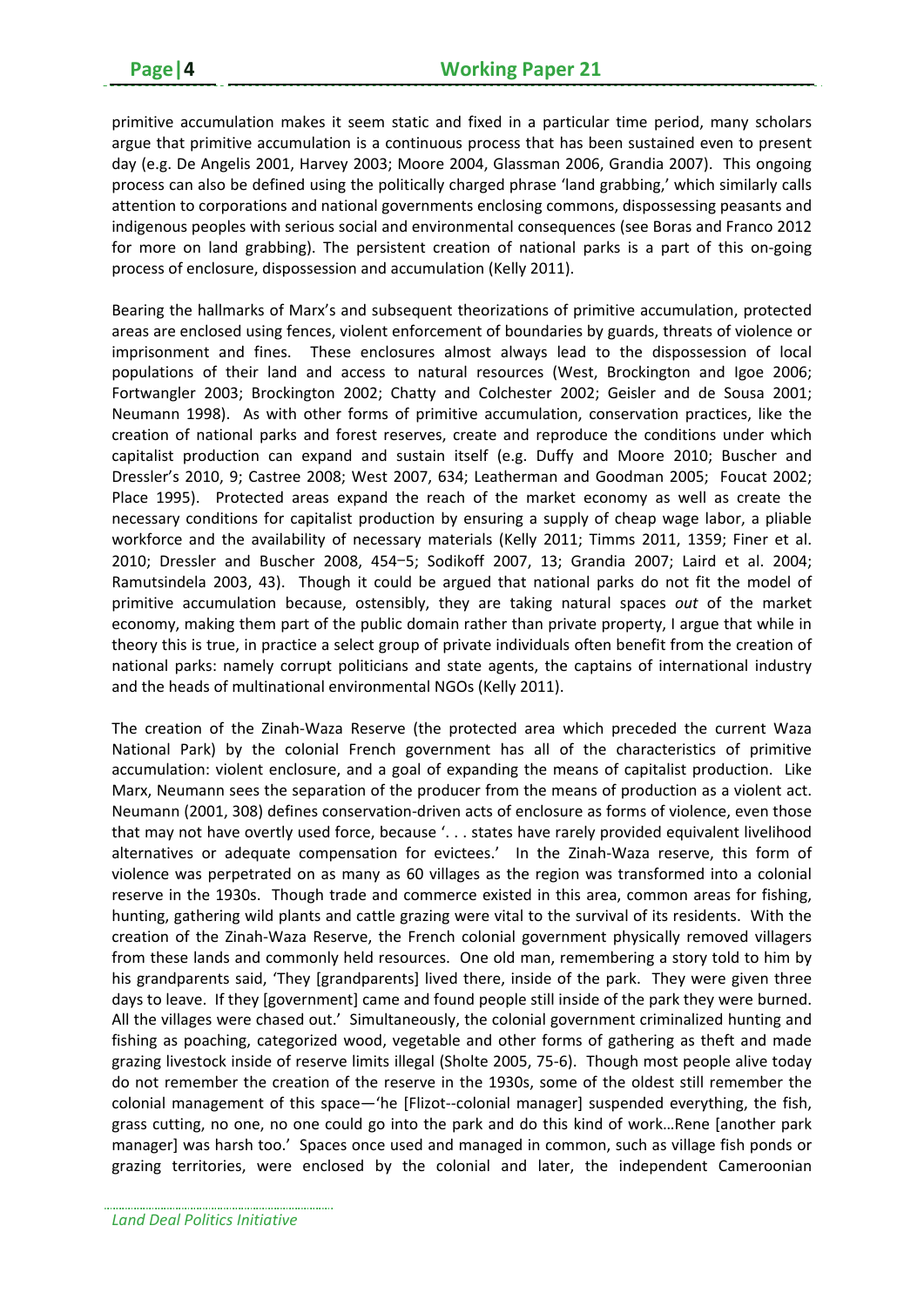government. The Waza region residents who were evicted for the creation of this protected area were not compensated for their lost land or their lost livelihoods.

Beyond the initial violence of separating producers from their means of production, the maintenance of this protected area was achieved through overtly violent action as well. As the reserve changed status to national park in 1968, Zinah (one of the two villages for which the reserve was named) as well as other villages in the region like Zeila (a village whose residents had had not left the interior of the reserve) were burned to the ground. One man remembers that the government 'made a road and chased everyone out [who was living within the park borders]…we could not cross it [the road/park].' The maintenance of the boundaries of this enclosure was violent. Those who crossed into the park and were caught faced arrest, imprisonment, loss of livestock (cows found in the park were shot or confiscated), fines or violence from park guards.

In the early to mid‐1990s the violent enforcement of the conservation‐created enclosure reached its apex under a park manager named Adojdab. Former park guards describe this time in military terms, one park guard saying that under Adojdab's administration they 'fought a war with Nigerian poachers.' At one point in Adojdab's tenure, he instructed his guards to bring the heads of poachers to him in order to prove their victory over these intruders. Carrying out these heinous orders, one guard remarked, '…their heads were too heavy to carry so we took their ears.' The mutilated bodies of these hunters were buried in unmarked graves inside the park. Women describe being afraid to go inside of this area to forage for firewood or wild plants. Adojdab was known for searching homes adjacent to the park for evidence of hunting, fishing or gathering within the protected area's limits.

Park managers Flizot—a Frenchman (1957<sup>6</sup>-1968), Rene (1968-1975), Loubou Pierre (1975-1979), Abakoura (1978-1980<sup>7</sup>), and especially Adoidab (1981-1994) were known for their strict maintenance of park boundaries and regular patrols. These managers' physical presence—often doing patrols themselves, as opposed to just sending their guards to do their bidding—and the presence of their guards were so pervasive that almost every person I spoke to during my fieldwork referred to at least Adojdab, if not the other previous managers, by name. Many could describe what these managers looked like. The reason I make a point of noting that the people I interviewed were able to recall the names and faces of park managers from the (sometimes distant) past is that in my line of questioning many could not recall the names of the more recent (or current) managers.<sup>8</sup> The jokes, rumors and myths about the stringency of the well-known past managers were numerous. For example, one woman told me 'if a chicken stuck its beak into the park, Adojdab would know, and that chicken would have to apologize.' The constant patrol and maintenance of this enclosure are apparent in Bauer's (2003, 177) survey of residents adjacent to the park that showed that 73% of respondents knew where the boundary of the park was and could describe its location accurately.

Violently removing the occupants of the land, creating an enclosure and maintaining its borders helped the French expand the means of capitalist production in their colonies. During this period French colonists used the Zinah‐Waza Reserve as a kind of barrier to protect cattle investments in the southern half of country from disease by controlling the unauthorized movement of unvaccinated herds of cows from the north to the south (Mbenkum 1997). Aside from this practical application, this protected area may have also helped the early colonial state to establish itself and

<sup>&</sup>lt;sup>6</sup> Possibly earlier—records are sketchy.<br><sup>7</sup> Killed by poachers while on patrol in 1980.<br><sup>8</sup> Even when I would mention the names of the most recent managers, people would shake their heads and declare that they had not heard these names. People would often comment that they might know the names of the new managers, but they did not know them physically, meaning that they had never actually seen them in their village or in the field.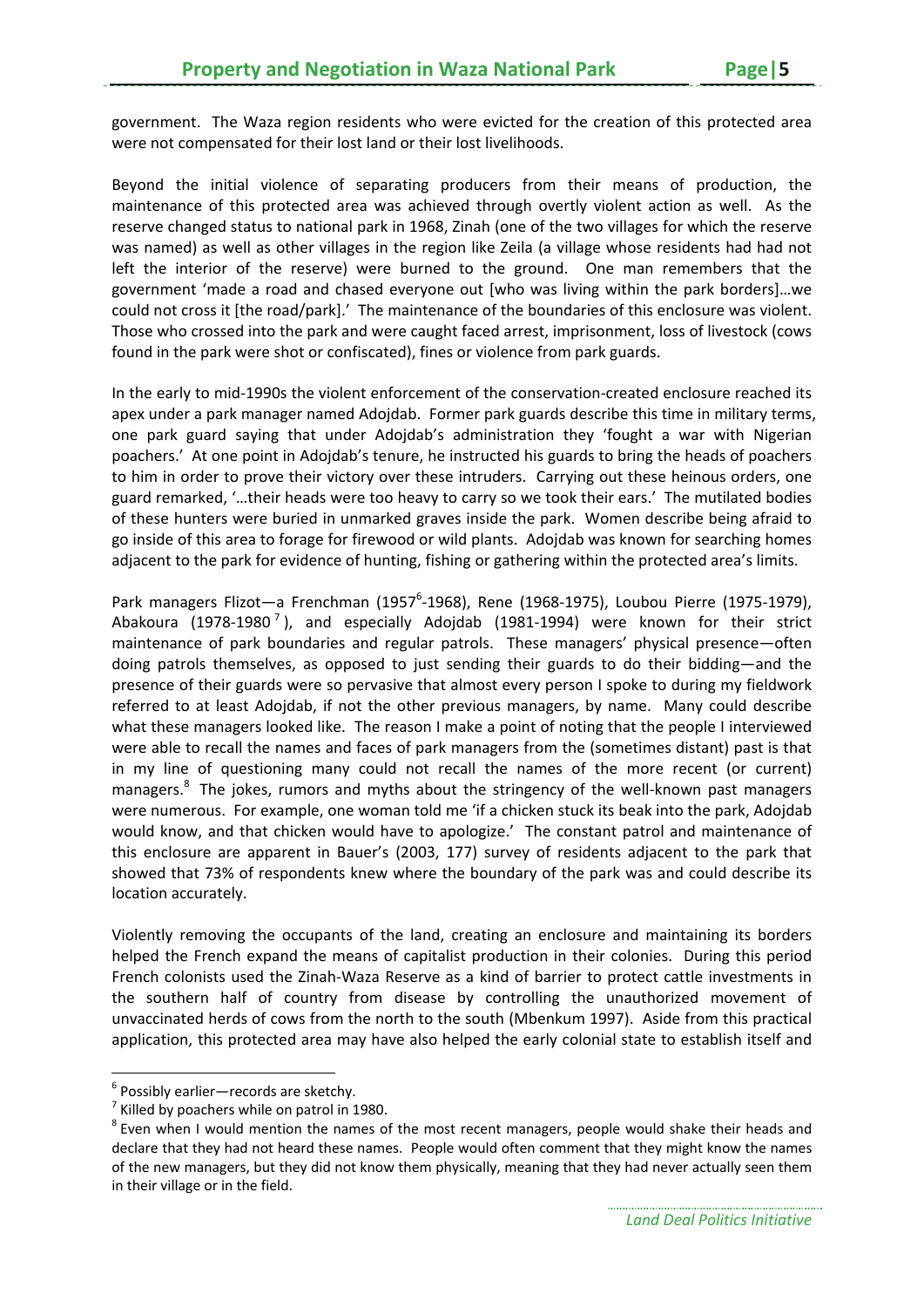expand. Mackenzie (1987, 40-42) argues that during the early colonial period in southern and central Africa, trophy hunting was used to help finance colonization. In Zinah‐Waza this may have been the case as it drew in Europeans from places like Italy, Spain, Belgium, Germany and France benefiting hunting guides and tour operators<sup>9</sup> as well as the colonial state. In the latter period of colonialism, tourism in northern Cameroon and Chad became a major industry—Air France offered flights from Paris to Fort-Lamy (see map below) four times a week—marketed as only 'a weekend' away from Paris (Freed 2011).

Capital accumulation, contingent on the existence and maintenance of this enclosure, continued into the post-colonial era. Post independence in 1961 up until the mid-1990s, the large numbers of charismatic elephants, lions, antelope and bird species concentrated in Waza National Park, as well

as the country's relative national security,  $10$  allowed tourism to thrive (Djarma 2002, 62). During this time a grand hotel was constructed next to the park which included a swimming pool and 42 rooms (Djarma 2002, 77). International and national tour operators profited from the ecological conditions of the park. Tour operators who were working in the park between the late 1960s and mid‐1990s



remember this as an extremely profitable period.

The sixty years of strict management of the Zinah‐Waza Reserve/Waza National Park were not without serious social consequences. Ellen Meiksins Wood (2002, 36) argues in *The Origin of Capitalism* that 'the ''primitive accumulation'' of classical political economy is ''so‐called' because capital, as Marx defines it, is a social relation and not just any kind of wealth or profit . . . what transformed wealth into capital was a transformation of social property relations.' These changes in social property relations are evident as people's traditional livelihood strategies were made unavailable to them and their presence in the park criminalized. Prior to the park's establishment, village territories in this space were guarded and outsiders excluded by local residents. With the creation of the park, surveillance and enforcement of the laws in this space were jobs left to park guards and managers. The institutional base (Hall et al. 2011) of exclusion had shifted from a local level to a national level. Today, local people's understanding, however bitter, that the park's land and resources are state property has become widespread. Many residents now think themselves intruders when they enter the park. During my interviews, park users often called themselves 'thieves' and their taking from the park 'stealing,' ascribing ownership to the state. For example one woman, representative of many others, said bluntly, 'that area [the park] is for the state. We don't go in there.'

<sup>&</sup>lt;sup>9</sup> There are few data to confirm the revenues from the tourist industry in Maroua, the Provincial Capital (perhaps because many records were recently destroyed in a flood) or in Garoua, the colonial capital of

northern Cameroon.<br><sup>10</sup> As opposed to the neighboring countries of Chad, Central African, Congo, Equatorial Guinea, which have been rife with civil war, military coups, genocides and other forms of violence almost non‐stop for much of the last century. Of these neighbors, Gabon has the most peaceful history, but Cameroon is not called "an island of peace" without cause.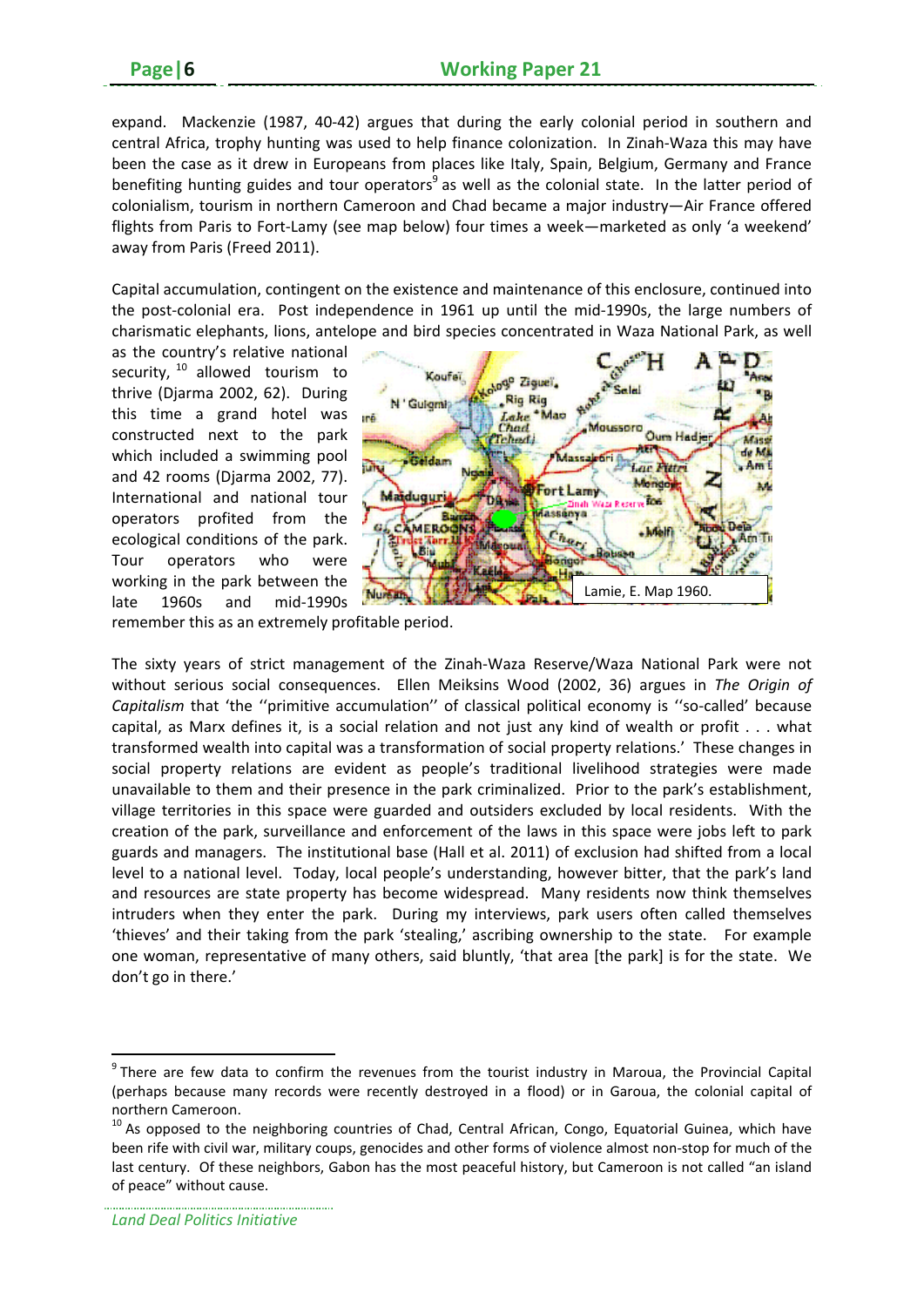The removal of villages from the park and strict enforcement of park boundaries for many years dramatically altered local people's interactions with and surveillance of the now protected landscape. The government's forced removal of villages from Waza changed human‐nature interactions in a spatial sense. By moving villages to the park's periphery, an interior empty of human habitation was created.<sup>11</sup> Historically adjacent to each other, fishing communities and fish ponds are now distant from one another. Even if local residents enter the park, they generally only seek out natural resources at the periphery whereas before there were villages scattered across the whole landscape. This new set of social property relations and the alteration of human/environment interactions played a large role in setting the scene for the creation of the current open access situation that has led to environmental degradation as well as heightened food and physical insecurity for the populations adjacent to Waza National Park.

# **3 A Permeable Fortress: Negotiated Access to Natural Resources**

Cernea and Schmidt‐Soltau's (2006) study of protected areas shows that despite exclusionary laws, 70‐100% of national parks are being used by local people for a variety of practices and resources in central sub-Saharan Africa. This was certainly the case for the former residents of Waza. The fortress conservation area, built and maintained by the colonial and post-colonial Cameroonian governments, was not airtight. Though use of the park may have been drastically altered, according to one woman, '... people were not stopped from doing their work<sup>12</sup> in the park.' Indeed, though resource users may have lost a sense of *ownership* over the land and resources within Waza National Park's boundaries—through forced removals, threats of violence, fines and imprisonment—this did not mean that they had lost *access* to these things entirely. While property (ownership) is the *right* to benefit from something, access is the *ability* to benefit from something. I lay out how certain groups of people were able to attain access in different ways through an analysis that takes into account power, moral economy, identity, space and risk.

#### *3.1 Moral Economy, Identity and Negotiation*

The Waza region has always been a site of negotiation. Before the institution of the Waza protected area, negotiations for natural resources were made between local and/or habitual users of this place. Historical accounts by colonial administrators and explorers describe complex negotiation rules and procedures between agro‐pastoralists and nomadic herdsmen in the Sahel for access to water, cereals and grazing lands (Thebaud 2002, 158‐163; Moritz et al. 2002). With the establishment of the protected area, such negotiations necessitated the inclusion of colonial and then postindependence state authorities. As the institutions of exclusion shifted from local to state, these acts of bargaining and struggle were not just over how to gain access to natural resources through a standard set of rules, but over the rules themselves (Benjaminsen and Lund 2001, 12‐13).

Sara Berry (1993) cites the fluidity and negotiability of relationships and rules in African societies as one of their fundamental features (cited in Sikor and Lund 2010, 5). Such negotiations fit into what Scott (1976, 7) refers to as the 'subsistence ethic.' In his conception of the subsistence ethic, or the 'safety first principle,' Scott (1976, 5) explains that in pre‐capitalist societies peasants in a village context used a wide array of social arrangements to insure a minimum level of subsistence for all inhabitants. As such, social pressures (gossip, fear of abandoned poor, etc.) pushed rich peasants to be charitable to those who were indigent in the community (Scott 1976, 5). Eric Wolf (1969, 279) points out that subsistence insurance was not only occurring at the village level, but extended to outside elites as well as peasants working to reduce the risks to their subsistence through ties with

 $11$  Other than the village of Baram which was able to remain inside of the park's limits, though it is not at the center of the park, but near the north eastern border. (see map, page 2)<br><sup>12</sup> The "work" this woman refers to could include everything from gathering legumes and leafy greens in the

parks' boundaries to fishing.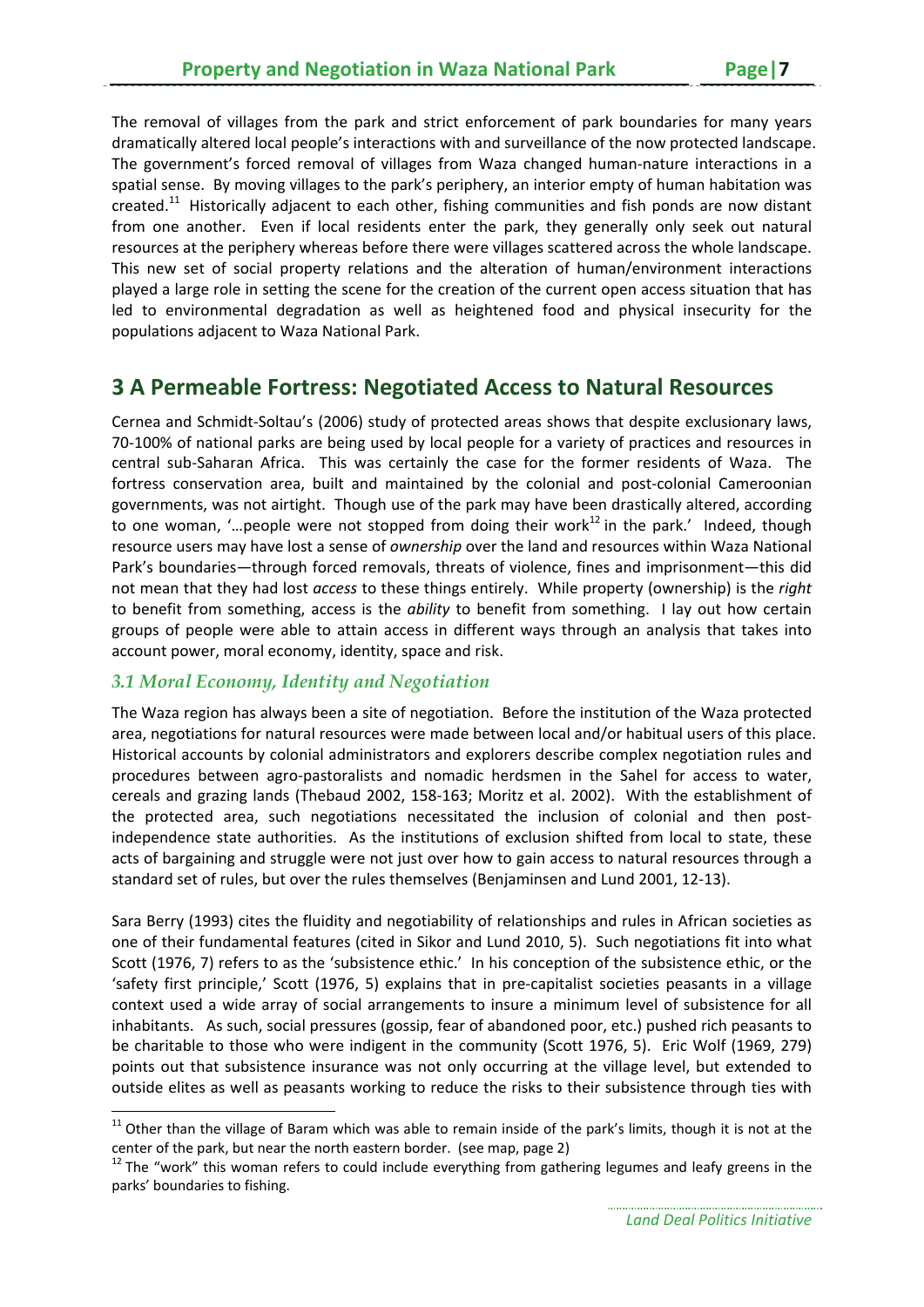powerful patrons (cited in Scott 1976, 6). Maintaining these ties amongst each other and between themselves and elites to ensure their survival, peasants had to constantly practice negotiation. Ribot and Peluso (2003, 159) describe how village‐level actors can negotiate access to natural resources, showing these subordinate actors 'often transfer some benefits to those who control it [natural resources]. They expend resources to cultivate relations or transfer benefits to those who control access in order to derive their own benefit.'

Scott (1976, 7) argues that it was against standards of subsistence, rather than surplus value, that peasants evaluated the claims of the state and of landlords. Neumann (1998) applies this concept of a subsistence ethic or a 'landed moral economy' to Arusha National Park in Tanzania. In this context, Neumann (1998, 196‐99) finds that that local villagers see their exclusion from the park resources that they once used to sustain themselves as a violation of this subsistence ethic, and thus bitterly condemn the state and its authorities for the creation of this national park. Despite an antagonistic relationship with local people, Neumann (1998, 200-1) notes that park rangers play into the village moral economy somewhat by negotiating with local people—allowing natural resource use in exchange for food, for example. Ribot and Peluso (2003, 156) remark that 'the rights associated with law, custom and convention are not always equivalent. Some actions may be illegal under state law while maintaining a socially sanctioned base in customary or conventional realms of legitimacy, or vice versa.' Here, while technically breaking the law, by negotiating with villagers these park guards were upholding socially sanctioned rights to natural resources for subsistence.

Drawing on Scott's concept of the moral economy, Watts (1983, 16‐17) argues that risk aversion, particularly limiting the fluctuations in consumption streams over time, is an important part of the subsistence ethic. Negotiation in Waza is a risk aversion strategy that is essential to some local people's everyday survival and others' survival in an emergency. Located in the arid Sudano‐Sahel, Waza's rainfall is unpredictable in quantity, length, time of year and spatiality. The area is known for periodic droughts which affect both agricultural and pastoral activities and may lead to food shortages (limiting fodder for cattle, drying up fish ponds and destroying crops) and loss of human lives. In his analysis of northern Nigeria, Michael Watts (1983, 113) cites crop mixing, differing cropping strategies, storage and household diversification as risk averse behavior for agricultural communities and mobility, herd diversity, dispersal and maximization for pastoral communities. In adjacent Cameroon, Waza's local resource users practice similar risk‐aversion strategies. They too engaged in a constellation of livelihood strategies—fishing, livestock husbandry, agriculture (with intercropping) and petty trade. With the enclosure of their former village sites and natural resources, these strategies did not shift entirely. Many people were still dependent on the resources within the nearby fortress conservation area for survival. Bauer's (2003, 177) survey of Waza‐Logone residents found that many local people illegally used resources in Waza National Park, particularly water and grasses for cattle, as well as fish and game for subsistence. Similarly, Sholte (2009, 16) points out that 'were the park really closed for exploitation, villages would not be able to stay where they were.' A woman I spoke to reflects the continued importance of this space—the first woman saying, 'If there were no advantages we would not stay here [next to the park]. We live because of the park. We search the gum, the fruits from the park and the wood. All of this we live on. It is because of this that we are able to live. I am able so sell these things here [in the village] and then I have money for my needs.'

While almost no one was averse to using the park's resources based on what Hall et al. (2011, 15) cite as 'regulatory' ('its not allowed') or 'legitimate' ('it is wrong') grounds, villagers and pastoralists negotiated to circumvent 'economic' ('I can't afford it') and 'force‐based' ('I'll get hurt if I try') disincentives. As a means of maintaining their access to the park as a safeguard in times of need, as well as a means of livelihood diversification, local resource users who lived inside of and around the park worked to negotiate terms of access with park officials. Local resource users found themselves

*Land Deal Politics Initiative*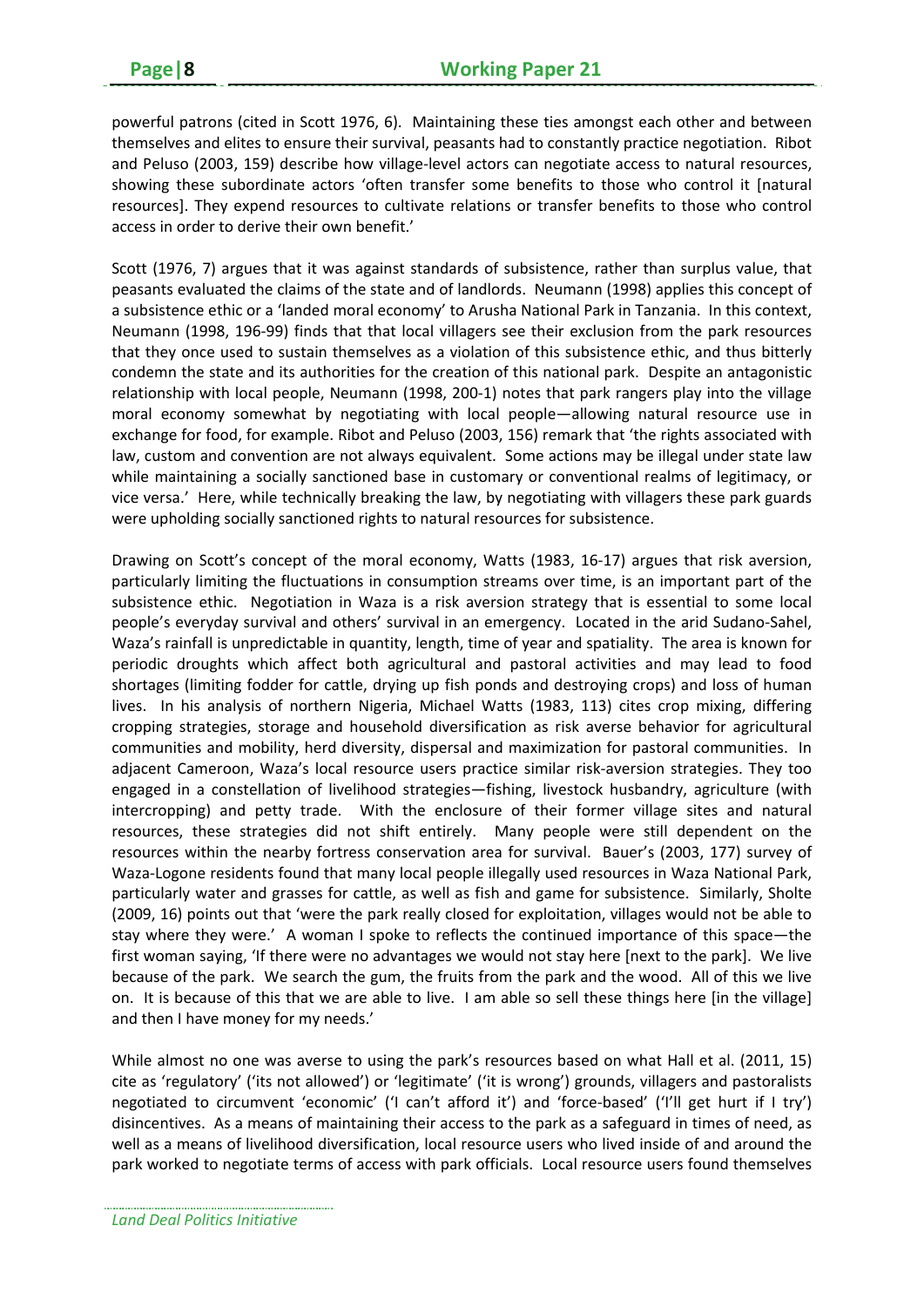able to negotiate with the guards for several reasons—by taking advantage of personal relationships, their incorporation of these guards into the village moral economy, and their reliance on different pieces of their identities to gain favors and bargain in times of need. Though these local people's identities and membership status as 'local' did not automatically entail rights to natural resources in the park, they did help legitimate their claims to use them (Lund 2011, 74). These strategies of negotiation were another mode of risk aversion—working to limit fines, imprisonment and restrictions of access (economic and force-based disincentives) (Hall 2011, 15).

Knowledge of individual park guards opened up avenues for direct negotiation for access to local natural resources and limited the risk of paying the full price of a fine or being imprisoned. Instead, local resource users often paid an illegal 'tax'<sup>13</sup> or negotiated their way around punishment entirely. This intimate understanding of local park guards is reflected in the words of a woman who said confidently, '…even if you catch me, so what? I know how to get around them [park guards]. If they catch me I know how to get out of it.' Probably starting at the point at which the park was enclosed, these interpersonal relationships were forged over long periods of time in remote areas. For example, during the time of the conservator Adojdab's administration, park guards were stationed in each village around the park. While some of these villages were easily accessible by road to larger markets or towns, many were very isolated. Because several of these villages were located in the floodplain, many of them were only accessible by canoe for several months of the year. I posit that due to the remoteness of some of these villages a feeling of careful mutual dependence and obligation formed between some park guards and villagers. For example one villager told me, 'when there are guards we sometimes share fish with them, but never meat.' Some park guards formed close personal connections with the villages they stayed in. One retired park guard, originally from one of Cameroon's southern provinces, decided to move back to the village he had been posted in during Adojdab's administration for his retirement years rather than returning to his extended family in his home village. Though these feelings of attachment and dependence incorporated some guards into the village moral economy and created the circumstances under which negotiation was possible, it did not mean that park staff and local people were always on friendly terms. Sholte's 1995 survey shows that local communities cited 'intimidation by the Waza NP authorities' as among the ten main problems they faced (Sholte 2009, 15). The violence of ongoing primitive accumulation was very much present.

Aside from on-the-spot negotiations or payment of 'illegal taxes,' local resource users were able to gain access to certain park resources through a variety of other means. Natural resource management is not a neutral activity (Benjaminsen and Lund 2001, 12). Instead, long-term access was a matter of negotiation, which seems to have been dependent on local resource users' identities (gender, ethnic, political, spatial) and their perceived<sup>14</sup> need. In some cases villagers obtained 'authorizations' to enter the park from park guards even though these 'authorizations' were/are mostly extra-legal, not recognized by park management or conservation law.<sup>15</sup> In other cases whole villages were allowed to remain within park limits despite the national park policy against inhabitants.

<sup>&</sup>lt;sup>13</sup> Also noted by Sholte (2009, 16).

<sup>&</sup>lt;sup>14</sup> As perceived by park guards.<br><sup>15</sup> Based on information gleaned from a survey performed amongst populations local to the Waza National Park area in which most communities described where fishing and grazing exploitation areas accurately within park limits, Paul Sholte (2009, 16) notes that 'although formally prohibited, [exploitation within the park] was being tolerated by local park personnel in exchange for an illegal "tax."' Authorizations to enter the park were illegal with the exception of a short period of time in the late 1990s and early 2000s when a co-management regime was attempted and it was proposed that certain communities could enter the park for certain natural resources.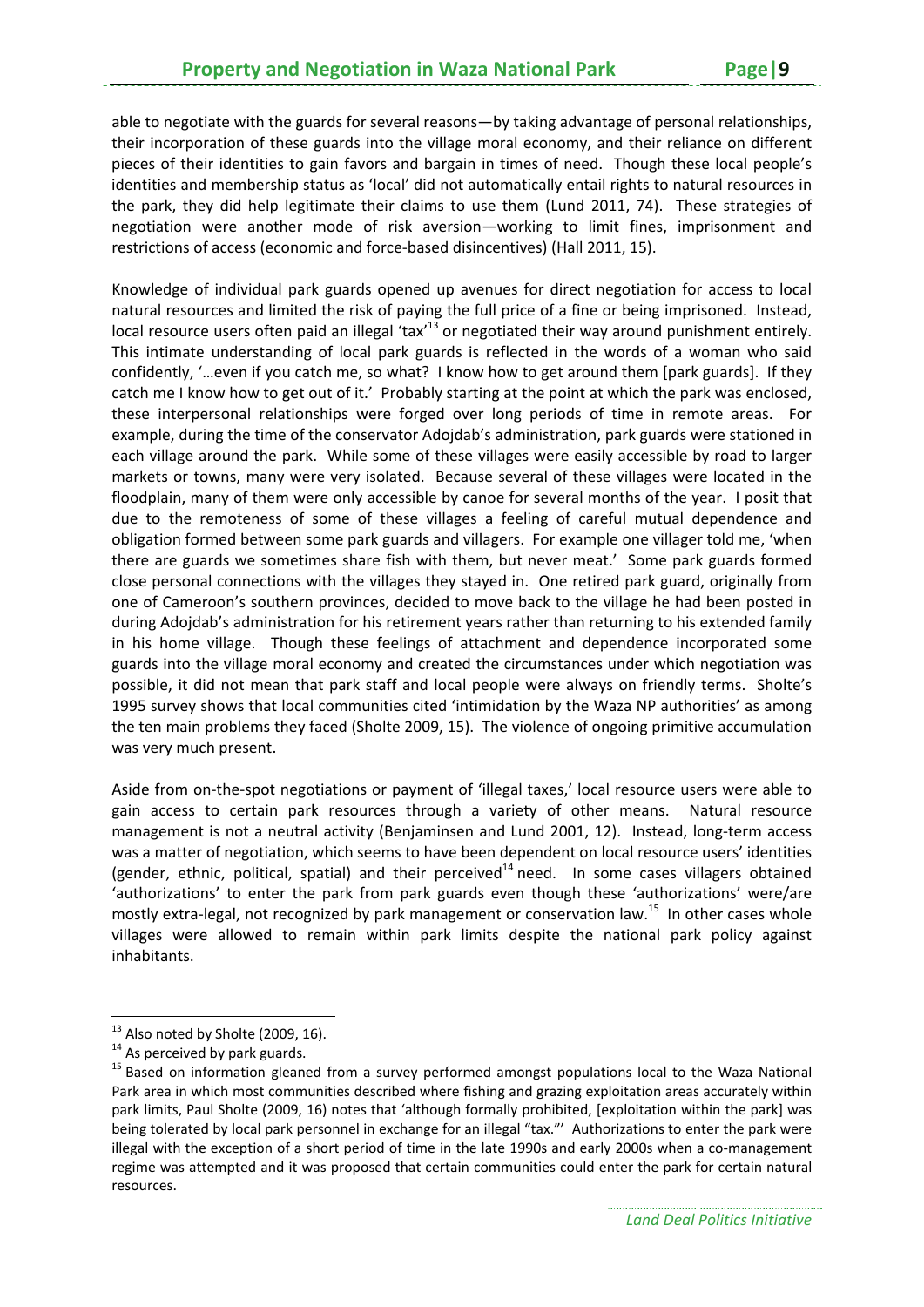Gender seems to have played a role in who was allowed into the park and who was not. Women were not deemed to be as large threats to the natural resources in the park as men because guards did not think they would go as far into the park's interior or do as much damage. For example, one woman told me, 'At our level here, we always get authorization. Women only. Men don't get the authorization because they can actually ruin the things there [the park]. But us, the women, we get the authorization because they know we won't go far, we are afraid.' Some women believed that they were allowed into the park over men because men traditionally hunt and fish while women traditionally used the park to seek out plants to use for thatch, brooms, food and fodder for small livestock.

Ethnicity also seems to have played a role in who was able to negotiate access to park's natural resources and who was not. For example, some people living next to the park make the claim that those people who were of the same ethnic group as the park manger of the moment benefited the most from the park. The benefits of access are not static. They exist in the context of changing social relations and legal frameworks (Ribot and Peluso 2003, 160). Indeed, acquired rights and benefits are often only provisory—the result of constant negotiations and claims that can be unmade or replaced (Lund 2011, 74). As such, the ability to access natural resources in Waza often shifted with the ethnicity and/or identity of the park manager. According to non-Fulbe people I spoke to, the Fulbe (the same ethnic group as Adojdab) were treated more leniently than other people violating park law during his tenure as park manager. This sentiment was confirmed by Fulbe herders themselves, one telling me 'We would sometimes pasture our cattle with his cattle. We liked the time of [Adojdab] ten times how we like now. Things were good. The cows were favored by [Adojdab].' Similarly, one park guard described catching some Kotoko fishermen in the park but being forced by the Kotoko park manager to return the fishing gear to these people because these fisher people and the park manager were of the same ethnic group. At yet another point in park history, a Kotoko park manager was accused by many people of allowing Kotoko fishermen to use park ponds for their livelihoods.<sup>16</sup> A Muzgum man (another group of fisher-people) told me that because both of these park managers were Kotoko, 'the Kotoko thought the whole park was for them so people from Tchede [a Kotoko village] went up to the Tchikam Pond [used by the Muzgum people] and began fishing there.'

Political identity (aside from the ethnic politics discussed above) played an important role in local people's maintenance of access to the park's natural resources as well. For example, the residents of Baram (in particular their chief) supported Ahidjo in his bid to be the first president of Cameroon as the country transitioned from colonial rule. Unlike Baram's residents, neighboring villages like Zeila supported Ahidjo's opponent. When Ahidjo was elected president, Baram's recalcitrant neighbors were burned to the ground and their inhabitants forced to move while Baram was able to remain in place and continue to take advantage of the park's natural resources from within (Sholte 2005, 77; Drijver 1991, 133).<sup>17</sup>

Spatial identity seems to have made a difference in how villagers were treated by park managers and guards as well. For example, Adojdab married a woman from one of the villages on the park's boundary. Due to this, people from other villages and ethnic groups claimed that the people of that particular village were able to benefit more readily from park resources than they were. Though some of these reports may be exaggerated and spoken out of jealousy/hatred, there is physical

<sup>&</sup>lt;sup>16</sup> People blame this favoritism for starting an ethnic war between the Kotoko and the Muzgum people, resulting in the deaths of over 300 people—see discussion below.<br><sup>17</sup> Why Baram has been allowed to remain inside of the park, even post-Ahidjo, is up for debate. Some

villagers I spoke to said that Baram had a magical power which made park managers forget about it and not come after them.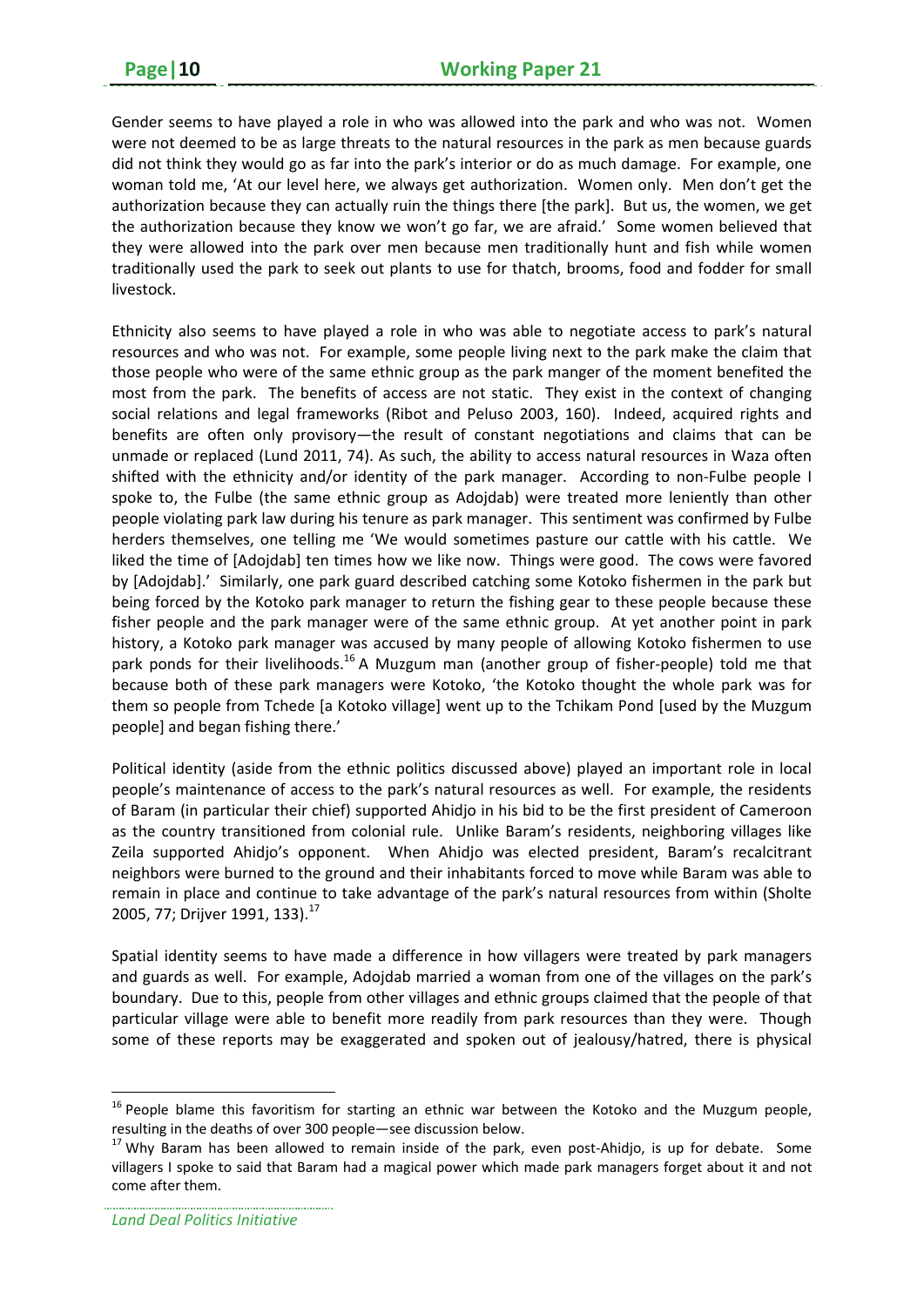evidence of Adojdab's leniency with the natal village of one of his wives.<sup>18</sup> According to villagers, Adojdab built the mosque which still rests within the park limits. This favoritism is also apparent in the testimony of a woman Adojdab's village who told me that the park guards favored those people of her village over others. She said, 'they knew us, they knew we were from XXX<sup>19</sup> and we wouldn't go deeply into the park, we wouldn't go far. We would just go right here next to us. They would catch the strangers.'

Identity played a role in the ability for villagers to negotiate access to the resources they needed or wanted within the park, but the types of access they requested mattered as well. Scott (1976, 7) argues that in a moral economy the right to subsistence 'as a moral principal...forms the standard against which [other's] claims to the surplus are evaluated' (cited in Neumann 1998, 39). As such, it also seems as though the 'authorizations' mentioned above were partially predicated on the park guard's perception of a villager's need. In Waza, local resource users would comment that guards or park officials would recognize when they were in urgent need and help them. One man told me the park warden 'would see that you had nothing and let you use the grasses in the park.' Villagers I spoke to were quick to make distinctions between subsistence and commercial uses of park resources, situating their actions in the context of a moral economy focused on survival rather than profit. For example, one woman described her use of the park (having received a 1-day a week authorization by park guards during one period of the park's history) by saying, 'We also fish, for the fish we only take a little bit to eat. It is not for commercialization, if we did that we would be stopped. Also the wood, we gather just enough to cook.' These findings align with research that focuses on poaching and illegal natural resource harvest in Europe and the United States which has shown that wardens and conservationists may treat those who illegally harvest natural resources for subsistence more leniently than those who harvest for large scale profits (Hampshire et al. 2004, 307; Forsyth et al. 1998; Pendleton 1998; Forsyth 1993; Eliason 2003).

#### *3.2 Stealthy Access and Differing Forms of Negotiation*

Stealth, a means of gaining illegal access noted by Ribot and Peluso (2003, 164), along with negotiation, was/is another a key element in villager use of park resources. Using the pressures of moral economy and drawing on gendered, ethnic, political and village affiliations was not possible, or useful, for all of the natural resource users living in and around Waza National Park. Some resource users were the wrong gender or ethnicity to garner sway with park staff. Also, while some people may have been able to gain 'authorizations' for certain park uses, they may have wanted or needed other natural resources from this area. For example, while some park staff readily claimed to give people authorizations for collecting grasses, they would never admit to allowing people to pasture their cattle in the park, hunt or fish. In other cases local people may not have wanted to negotiate (and/or pay) for authorizations to use natural resources within the park's boundaries. These cases of unauthorized use of the park were not the exception. In fact many people living around the park admitted to 'stealing' from the park by gathering wood and other plant products, fishing and pasturing cattle. One man told me that 'a person could make the decision to go steal, and he would go steal unless he was seen, it was a possibility.' Many people described entering the park at night or hiding themselves if they saw park guards. Other local resource users noted that they knew when park guards would come and thus, could plan their forays into the park accordingly.

Interestingly, though these people were not able to/did not negotiate their uses of the park with park guards, many still made the point of remarking that what they were taking was for their personal use rather than commercial use. For example, one woman discussing the theft of wood from the park said, 'That is just-for-cooking wood. We do not sell the wood.' I argue that these protestations of 'small theft'' are a form of negotiation at a different level—amongst their peers in

<sup>&</sup>lt;sup>18</sup> He has several.

<sup>&</sup>lt;sup>19</sup> I have blanked out the name of this village to protect the privacy of my interviewees.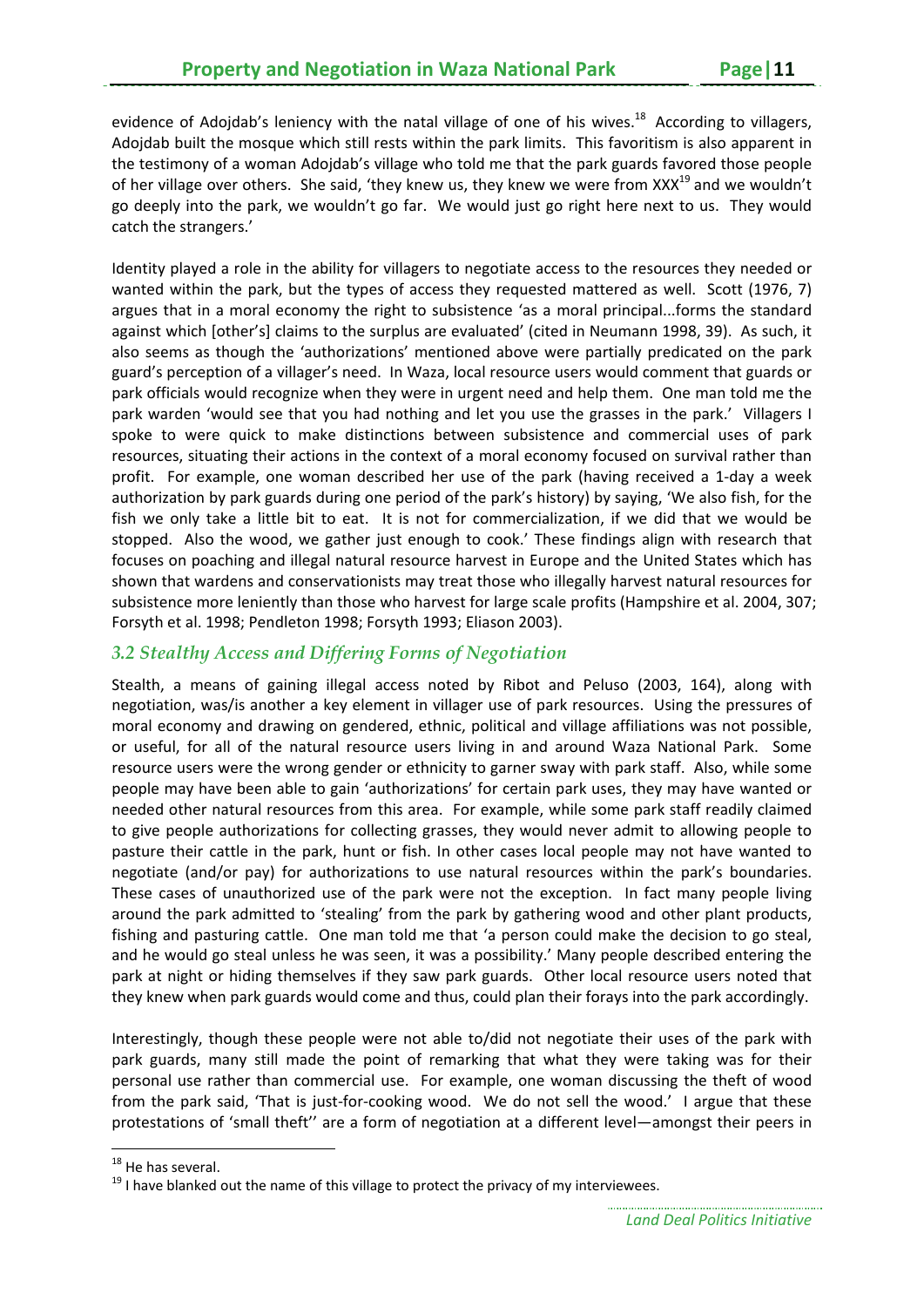their village or group. Stressing that their theft was necessary to their survival is a way local resource users are able to reinforce and participate in their local moral economy. These claims of 'small theft' may have been driven by a fear of violating this moral economy. Some people I spoke to implied that large‐scale harvest or harvest of the wrong kind (poaching of certain species, e.g.) in the park would not be tolerated by the village or the chief.

#### *3.3 Risk and Use*

People will not take on the risk of an illegal act unless the expected rewards of this act outweigh the expected costs (Piliavin et al. 1986, 102). Though entering the park to 'steal' resources was not an uncommon occurrence, it was not without risk. Referring to themselves as 'thieves' or their actions as 'theft,' resource users surrounding Waza National Park were acknowledging this risk. If they were caught, these people faced harassment, fines, loss of property (particularly shot/confiscated cattle or confiscated axes) or imprisonment. Further, resource users who entered the park invested their time and energy in pasturing their cattle, gathering, fishing and hunting—time and energy that could be lost if caught by park guards and the fruits of their labors (or cattle) confiscated. At the same time, however, these resource users took on these risks. I think that these resource users took on these risks in part because they were confident in their powers of negotiation because of their identities as 'insiders,' or as members of a certain ethnic and/or political group—able to talk their way out of prison by paying a small fine, for example. The chief of one village told me that 'Adojdab might send people to prison, but mainly he would just fine them.'

Further, living in close proximity to the park for these villagers (as opposed to people in more distant towns) meant that even if they were caught and their harvest (be it fish, wood, fodder, vegetables, etc) confiscated, it would not have constituted a great loss of time or effort (a day's walk as opposed to several days). When I asked a woman if there were any advantages in living next to Waza National Park she said yes, 'For example, they cannot stop us from collecting gum Arabic rather than those people who live further from the park. That is our advantage.' Local natural resource users ('insiders') were at an advantage due to their proximity and intimate knowledge of park staff while 'outsiders' (e.g. foreigners or large‐scale harvesters‐‐commercial poachers, etc.) were at a disadvantage. The presence of these guards also made the risks too high for most outsiders to tackle, allowing local people the ability to take the resources they needed relatively exclusively, even if it was without the guard's permission.

While local resource users frequently and adamantly referred to 'outsiders,' 'foreigners' or 'people from far away' coming to the park to collect resources for their subsistence or profit in present day, very few local people mentioned these groups of 'outsiders' during the period of strict park management. Instead, it seems as though those who did come from far away during this period were engaged in commercial, large‐scale harvesting operations (especially of wildlife carcasses, skins and tusks). Drawing on Piliavin et al.'s (1986, 102) calculus of risk, perhaps these foreigners, faced with longer distances to travel, less intimate knowledge of the park's landscape and outsider status (i.e. inability to negotiate in the same ways as local resource users), came only when the rewards would be high enough to be worth the risk. In Waza these 'big operators'<sup>20</sup> drew the focus (and violence) of guards and park managers more than villagers and local users. Mirroring the findings of scholars like Bell et al. (2004), Forsyth et al. (1998) and Pendleton (1998) which show that park management tends to take a much stricter stance with commercially oriented poachers and illegal harvesters than subsistence harvesters, it was these commercially oriented people who were fought, shot, mutilated, beheaded and buried in mass unmarked graves within the park's boundaries by Adojdab's guards in Waza National Park. Though occasionally villagers or local herdsmen I spoke with described the park guards being violent with them, this was rather rare. Further, no one ever mentioned a member of their group (pastoralists) or village being killed by park staff. In this case,

 $20$  A local appellation of large-scale poachers/natural resource harvesters.

*Land Deal Politics Initiative*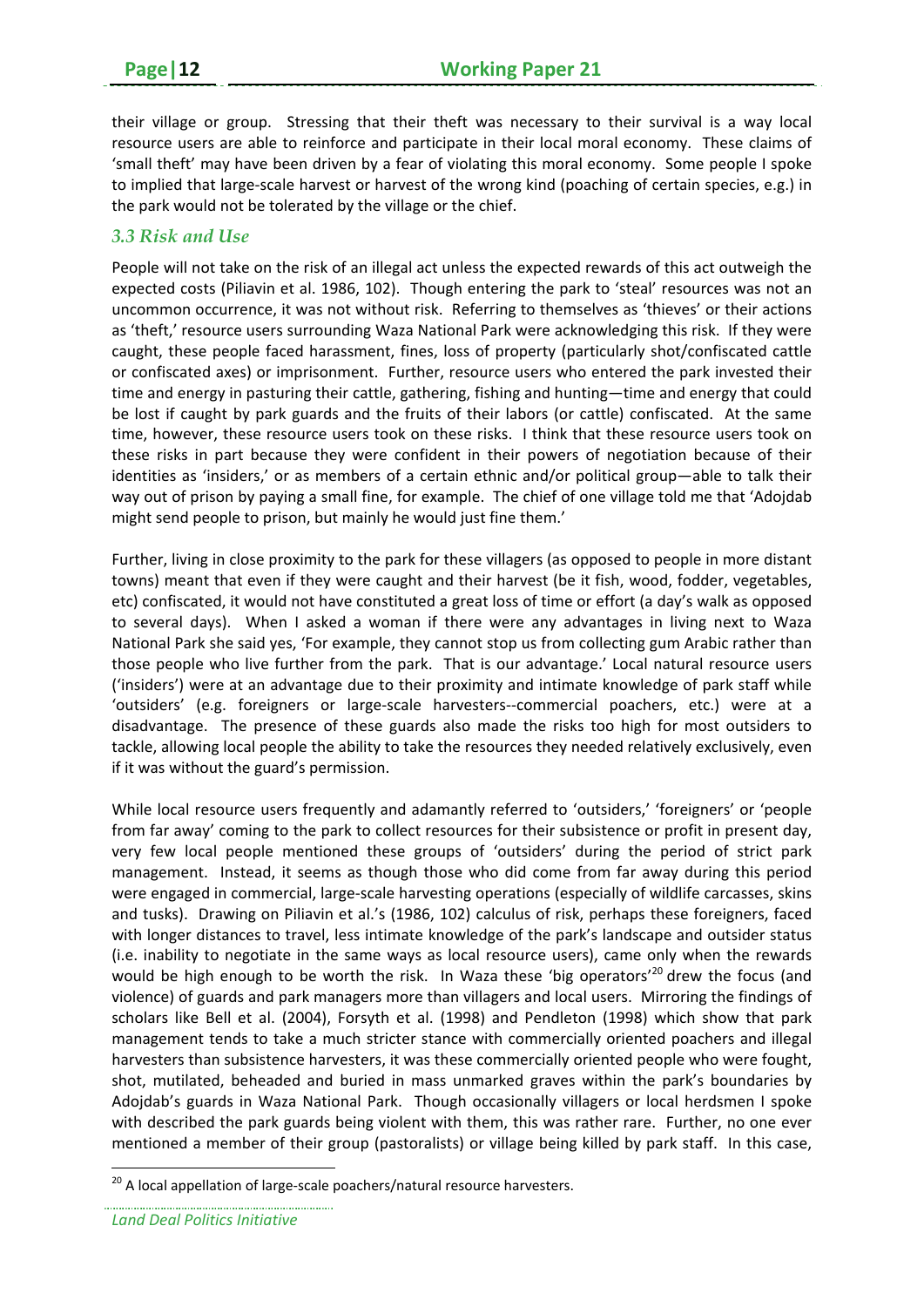the maintenance of ongoing primitive accumulation involved violent acts, but this violence was structured by identity, belonging and negotiation.

# **4 Post‐Primitive Accumulation Story**

#### *4.1 The Crumbling Fortress: Waza National Park is de-enclosed*

I argue that just as primitive accumulation can lead to an alteration in social property relations (e.g. Wood 2002, 36), so can its dissolution. As I have mentioned above, shifting the local population away from the park interior, taking their land and territories from them and criminalizing all extractive activities within its boundaries caused local people to lose the power of exclusion over the park's landscape and resources.<sup>21</sup> In short, local institutions of exclusion lost out to state institutions. Some property theorists have observed that in such situations multiple institutions compete to validate claims and enforce rights in order to affirm their authority (e.g. de Sousa Santos 2006; Lund 2011). Other scholars have found that open access can be the result of local control over land use being undermined by colonial and independent governments (e.g. Woodhouse 1997; Swift 1991; Moorehead 1989). This set of scholars makes the claim that state interventions interfered enough to disrupt local land management while still being so lax they resulted in an influx of outsiders and an overuse of the resources in question (Woodhouse 1997, 538). Here, I show that it was not just lax management that led to an open access situation in Waza National Park, but the combination of a.) A shift in exclusionary institutions from local to national, b.) A long history of intense exclusion of outsiders by colonial and state governments (and later NGOs) and, finally, c.) An almost complete dissolution of these excluding institutions that led to a situation in which no exclusion or negotiations were taking place (open access).

A convergence of economic crisis, changing conservation laws, a lack of political will and shifting NGO/parastatal monies led to the abandonment of management in Waza National Park in the mid‐ 1990s. The walls of this figurative fortress crumbled. Though according to Sholte (2009, 8) and surviving park staff of that period, the park had strong conservation policies, was well staffed and had relatively good working conditions in the 1980s, these attributes were quickly eroded as economic crisis in the country deepened. The U.S. Ambassador to Cameroon (1989‐1993) staved off crisis for a while by finding funds to buy the park guards a vehicle and camping equipment for patrols, $^{22}$  but as the economic crisis in the country worsened, these interventions were not enough. As the park guards who were hired in the 1970s and 1980s died, retired or were reassigned to posts closer to their home villages, they were not replaced. At the end of the 1990s there were fewer than ten guards for 170,000ha (1700 $km^2$ ) of land (Sholte 2005, 83). $^{23}$  These guards had no functional vehicle, no radios and weapons from World War I (Interview May 24, 2011).

Economic pressures were not the only forces cracking Waza National Park's fortress during this period. In 1994 and 1995 the forestry and wildlife laws changed (driven by energy from the Rio Summit and pressure from development organizations) to facilitate a more participatory mode of conservation (Sholte 2009, 8). To counter the effects of dwindling government support and to fulfill new mandates for participatory conservation, in 1997 Project Waza Logone, sponsored by World Wildlife Fund, World Conservation Union, Netherlands Development Organization, The Center of Environmental Science‐Leyden University and the Cameroonian Government, experimented with co‐

<sup>&</sup>lt;sup>21</sup> Particularly residents who were 2<sup>nd</sup> or 3<sup>rd</sup> generations of those people who actually lived inside of Waza National Park.<br><sup>22</sup> This project was not funded by the U.S. government but by an oil company in Cameroon whose CEO the

ambassador convinced to help the park (personal communication July 19, 2012).<br><sup>23</sup> The peak number of guards in Waza National Park was over 30 between the years of 1982-1988 (Sholte 2005,

<sup>77).</sup>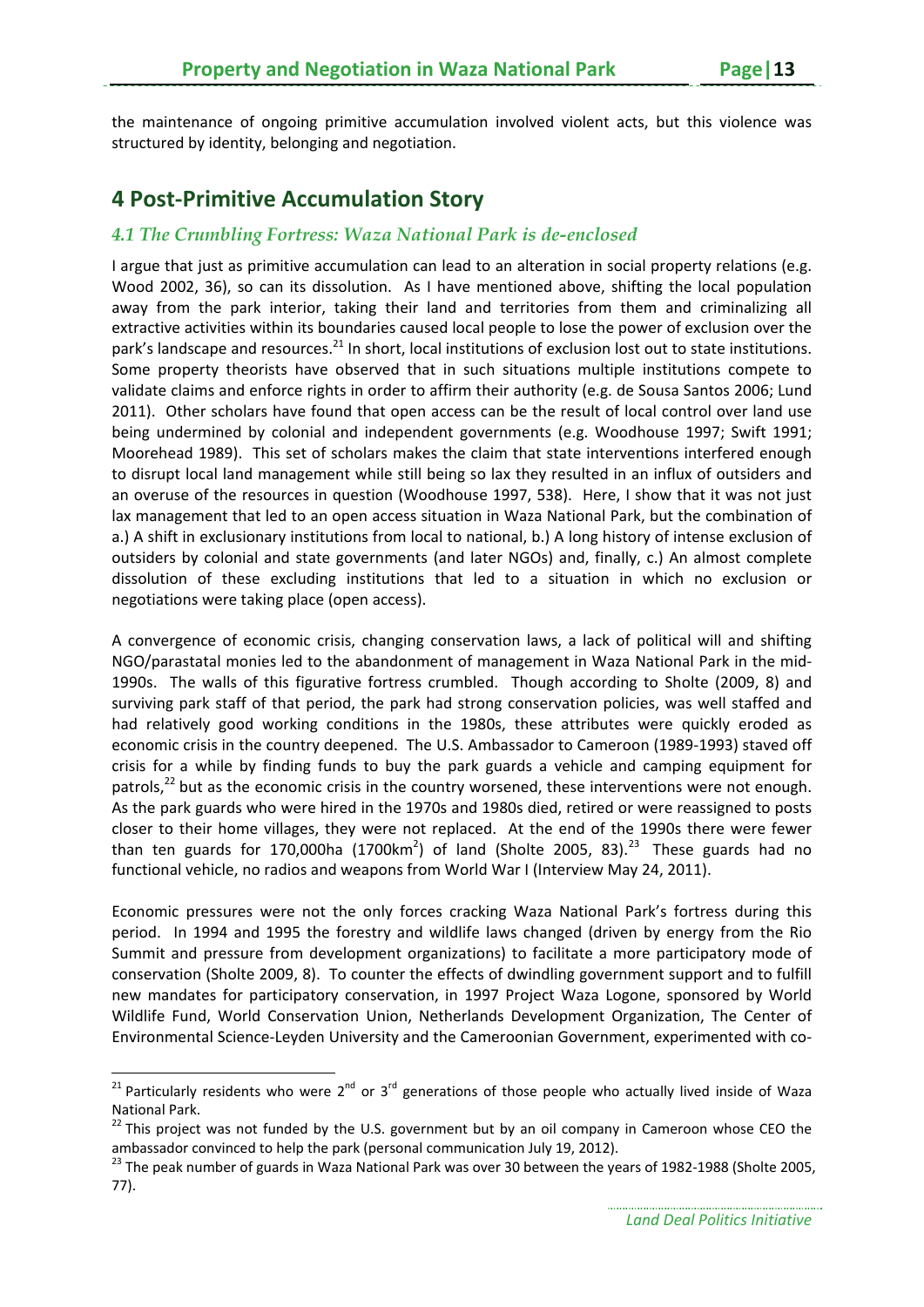management in Waza National Park. This experiment consisted of allowing local people 'limited and regulated harvesting of vegetative resources' inside of the park (Bauer 2003, 176). The new park and natural resource management laws and decrees were fragmented, full of loopholes and inconsistencies and lacked clear definitions on the meaning of important concepts like 'community' (Sholte 2009, 11). Though this venture had the best of intentions (seeking to foster participation and in conservation with local communities), these ambiguous conservation laws and decrees took their toll. The 'limiting and regulating' of harvest of protected area resources did not occur and use of the park began to rise by local accounts.

Park guards were unable to halt people from using the park's natural resources because, as one local researcher at the Center for Environmental and Developmental Studies in Cameroon<sup>24</sup> (CEDC) told me, the Waza Logone co-management project told local people too early on that they could use some resources in the park without being clear about which resources and what the limits on these resources were. This researcher said that the co-management program made it so that 'the guards in the park did not have any power. If the [local] people went into the park and were caught they could say "no no, the project said we could come in here."'

Not only did this project make it unclear to park guards who were allowed to use the park and who was not, it also drew more natural resource users to the area. The Waza-Logone co-management project was coupled with an attempt to re-flood the Waza-Logone Floodplain<sup>25</sup> (which takes up about half of the park and extends well beyond park limits) in order to restore water to this fragile ecology and prevent herdsmen from taking their cattle into the park (Sholte 2005, 55). Though water has been partially restored to the floodplain,<sup>26</sup> the re-flooding seems to have actually had exactly the opposite of its intended effect on local resource users. Sholte (2005, 193) observes that after the Waza‐Logone Floodplain was re‐flooded in 1994 there was a 25% increase in the numbers of sedentary fishermen near the park, and in the first three years after flooding the numbers of pastoral camps in the area rose from 47 to 106. As management capacity dwindled and nearby populations rose—attracted by the improved resources of the floodplain—the use of the natural resources in Waza National Park began to rise by all accounts. In the course of my interviews it was the arrival of co-management that many villagers, guards, herdsmen and ecologists pointed at as the moment that the park's management and natural resources began to decline rapidly.

In a kind of vicious cycle, as the park staff's ability to protect park resources declined (as per the problems above), and the wildlife in the park became scarce, tourism declined, further de‐ incentivizing government investment in the park. As a high‐placed official in the Ministry of Forests told me, 'without tourists there is no money to support eco-guards. Co-management is difficult.' Park infrastructure like roads and waterholes decayed. Even as the Netherlands World Conservation Union Committee found money for 16 additional 'eco-rangers' for Waza National Park in 2005, persistent corruption, bad leadership and lack of oversight caused the park management to remain impotent and many of these men were never put to work.

The Cameroonian government was not the only group to give up on Waza National Park, nongovernmental organizations (NGOs) did as well. Scholars such as Abouassi (2012) have analyzed how NGOs abandon various projects in favor of more fundable ones. My research shows that Waza National Park was not immune to this phenomenon. Funding from the foreign community is key to the preservation of nature in sub-Saharan Africa (Peh 2008, 670). As much of the money for conservation from this foreign community is funneled through NGOs, NGOs must kowtow to the whims of their donors—developing new catch phrases and sites for intervention (e.g. Neba 2008,

<sup>&</sup>lt;sup>24</sup> Centre d'Etude de l'Environnement et du Développement au Cameroun.

 $^{25}$  Pilot reflooding occurred in 1994 and in 1997 another watercourse was established (Sholte 2005, 82).<br><sup>26</sup> The plains' floods had stopped due to the Maga Dam Project in 1979 (Sholte 2005, 68).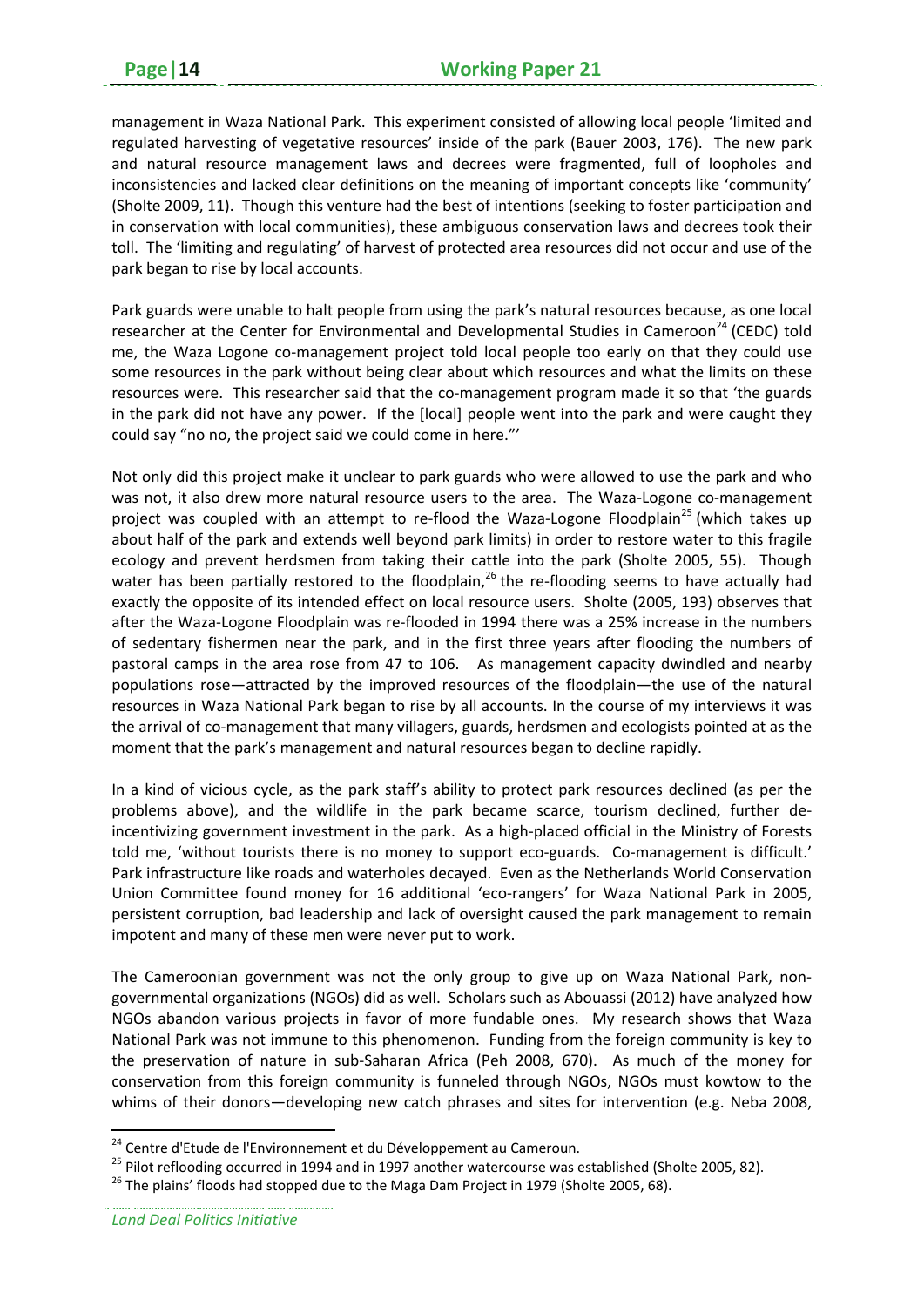186; Abouassi 2012). Recently, there has been a global re-ordering of conservation agendas to focus on climate change (Hagerman et al. 2010, 192). Hagerman et al.'s (2010) findings reveal that conservation experts believe that conservation strategies need to shift to accommodate climate change scenarios, often espousing ideas that involve creating new conservation areas for species migrations due to changing global temperatures. As conservation strategies and priorities shift, so do sinks for funding. I found that in Cameroon, NGO focus and expenditure seem to have shifted away from northern parks like Waza towards the southern, more forested, regions in the country as global concerns over climate change began to rise in the late 1990s/early 2000s. An NGO official, echoing the voices of several others, told me, 'Waza doesn't represent too much now, politically speaking and internationally it is not important because it is not forested. Global warming is the most important thing now. The large themes are the most important, they want places that have the most impact…Waza is not very important anymore.' A researcher in the northern regions of Cameroon corroborated this observation saying, 'there are very few funds for dry areas. Carbon has now changed the focus of funding.'

Thus, the institutions historically responsible for enclosing Waza National Park—local village heads, the colonial and independent government and NGOs—are no longer functional. The walls of this fortress are crumbling as the mechanisms of enclosure disappear. The roads that once clearly demarcated the boundaries of the park are now almost invisible and most are impassable. Guarding seems to have fallen to an absolute minimum as well. At the same time that this enclosure has been opened up, legal forms of accumulation have all but halted. With the diminishment of tourism, park entry fees, hotel, guide and restaurant profits have almost vanished. The only accumulation that occurs now is extra‐legal. Recent park managers and other government officials have been accused of the sale of fish illegally harvested from the park, the illegal sale of permits to fish and graze cattle in the park and the theft of what little money did go to the park for guard salaries and infrastructure maintenance. In the section below I will trace what I call the 'post-primitive accumulation story,' which examines the social and environmental effects of an enclosure that has become an open access space.

#### *4.2 The Ability to Exclude*

Like Hall et al. (2011) I do not take exclusion as a necessarily negative thing. Taking exclusion as an inevitable and important part of land use and property relations (Hall et al. 2011), here I focus on what losing the ability to exclude means for local communities. Here I show that after local communities lost the ability to exclude 'outsiders' from Waza National Park, they came to depend on the exclusionary institutions that replaced them (the state and NGOs)—a dependence that became problematic once those institutions stopped doing their work.

When talking about village space (outside the park), most people felt capable of defending it chasing unwanted people away, or stopping undesirable people from remaining in the village—but when I would ask the same people if they felt capable or willing to stop unwanted people from entering the park, many said no. Because of a lack of a sense of ownership, many people said that they felt unable or unwilling to exclude outsiders or other people from using park resources because 'thieves leave other thieves alone,' or because 'that is the state's job.' In another village, I spoke with a man who explained that his village was unable to stop people from entering the park and made clear his anger that the state, who owned the park, did nothing to protect it. He said,

'The state has the guards. We are occupied<sup>27</sup> with the park, but what can we do? If we find *people who are destroying the park, what can we do? We cannot stop them. Because we can't stop them, we can tell the authorities that they should stop them. If they don't do anything, if they don't stop them, we don't have the ability to do anything. If the*

 $27$  Here by "occupied" he means interested in/cares about.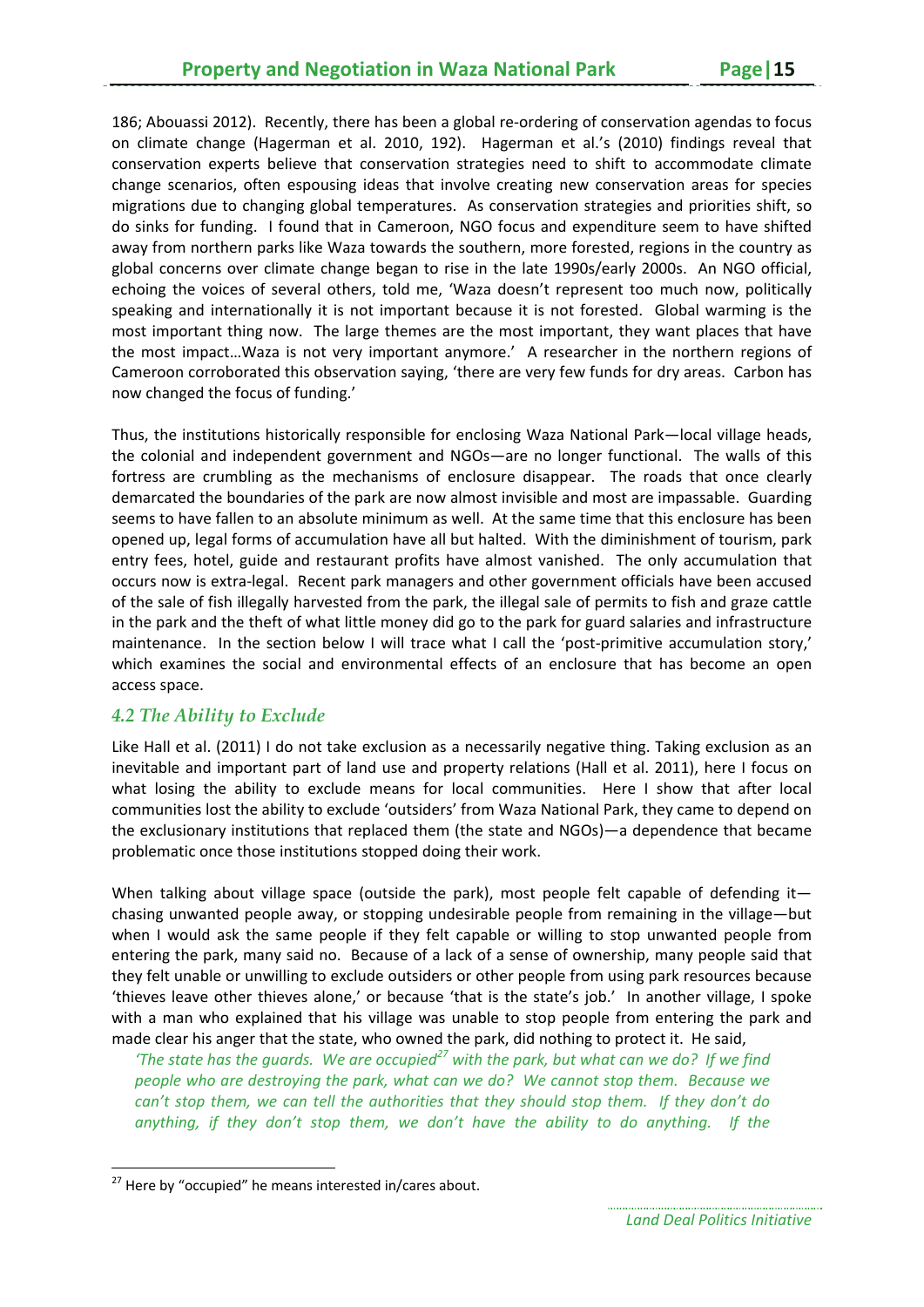*authorities can't do anything, how can we? If the authorities don't have the ability, nor do we. How can we stop people and how can we do anything?'* 

Though some local residents claim that if they saw people entering the park they would stop them, one woman told me 'frankly, they [villagers who say they guard the park] are just guarding their village. They cannot go into the park bare handed. They don't have guns, they don't have things to protect themselves with. They cannot protect things outside of the village.' Many villagers expressed the desire for park guards to keep 'people from far away' from coming to use the resources inside of the park. One man explained this reasoning to me by saying,

*'The poachers know that when they come to hunt, if the park is not well guarded, it is not* just one poacher who is coming, it is many, so they hunt before the resource is finished. But if the park is well guarded, if four or five go and hunt, others won't come. If he [a poacher] is caught he will suffer, if he isn't caught, there is more food for everyone. It is the same with troops of cows. If five go for the park and four are caught, one will eat well. But if *there are no guards, the five troops will enter and they don't know how long there will be grass, so they leave their animals to eat as much as they can. Everything depends on the guards of the forest and the conservator.'*

This man's explanation lays bare local understandings of the utility of park guards. To him, park guards limited resource use in the park, protecting these resources for future use. Without these acts of exclusion, the park becomes an open access space that is useful to no one. For this man (and many others), park management is the only barrier to the overuse of park resources.

Though most village level institutions for management of resources inside of the park were wiped away by state institutions, there are a few groups of fisher-people on the eastern side of the park who work to exclude 'outsiders' from resources in the park. Though these people still describe their actions in the park as 'stealing'—ascribing ownership of the resources they take to the state—they also refer to the ponds built by their ancestors within the park's limits as 'their ponds.' Further, some feel the right to exclude others from the use of these ponds, at points engaging in vicious fighting to protect their resources. Though some fisher-people feel able/willing to fight for their territories inside of Waza National Park, this does not mean that all fisher‐people feel as though their resources are safe from 'outsiders' in the absence of effective park management. One fisherman said, 'before [in Adojdab's and earlier times] it was good because people [from far away] would stay away. Now we cannot chase them away from the canals and ponds. We can chase them from the village but not from the bush.' Even though these fishermen are trying to protect 'their' resources in the park, their spatial reorganization—shifting all villages to the park's periphery at the moment of Waza's enclosure—still leaves the interior of this vast park without the constant surveillance and management that are present in the villages.

Gatherers, herders and even hunters of wildlife do not feel the same ability to exclude people from the park as some of these fisher people do. The fisher people described above may feel the ability to exclude others from their ponds because they are physical, obvious marks in the landscape. They are also features in the floodplains' geography that were crafted through the cruelly hard labor of their ancestors. In contrast, herdsmen, by the very codes of their cultures, do not have specific and permanent territories. Further, though hunters and gatherers may have had territories inside of the park, activities can happen in more places (rather than a single pond) and did not involve so much visible manual labor to construct and maintain over the years.

#### *4.3 Losing the Powers of Negotiation*

Negotiation is a fundamental condition to natural resource management (Benjaminsen and Lund 2001, 13). As we have seen in this paper, negotiation amongst themselves and between themselves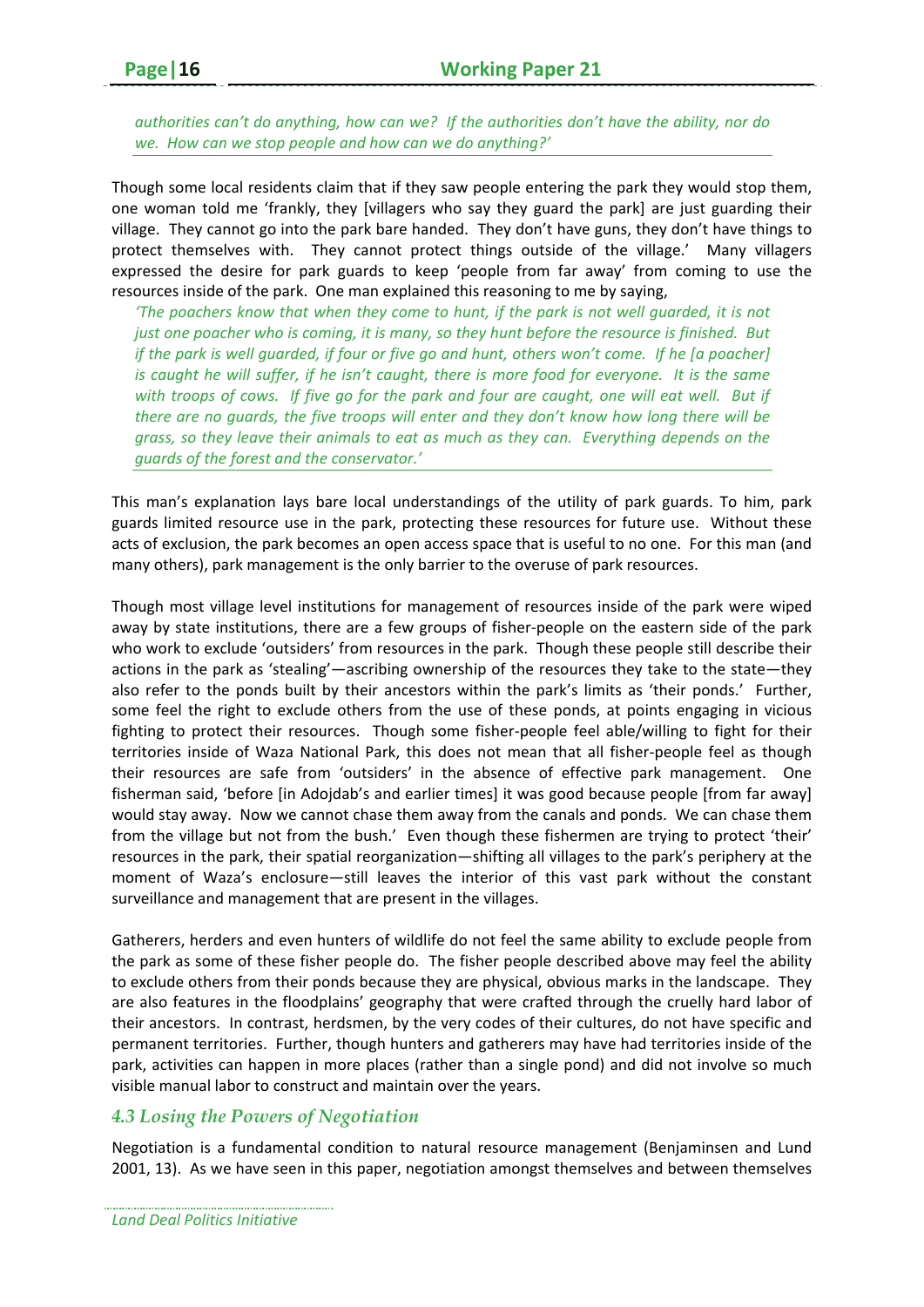and park guards was critical to the survival and security of many Waza residents who depended on park resources. Now, however, the collapse of the institutions responsible for excluding people from Waza National Park has left local people without avenues of negotiation. Without park staff in villages or on patrol, villagers and pastoralists have no one to convince to let them use the natural resources of the park.

When I spoke to local people about the current state of collapse of park management, they often said that they were afraid that they were losing the resources the park had been protected by park guards for them over generations. Local people's distress over the collapse of park management seems to be distress over a lack of authorities and a cohesive group of peers with whom to negotiate. Without park guards on patrol, or in villages, local people no longer have the advantage of their peasant moral economies, identities or strategies of negotiation. The relative advantage of local resource users over 'outsiders' seems to have largely been lost with the management collapse of the park. Access to park resources is no longer exclusive. Not only are local natural resource users unable to negotiate terms of access with park management, they also were unable to negotiate the terms of use of the park with the 'outsiders' that began using the park. These 'outsiders' are not bound by the codes of village/group moral economies. Losing the ability to exclude and then losing the ability to negotiate has put local resource users in a tenuous position, making them feel as though their access to food and other important natural resources is insecure. Here we see how the violence of primitive accumulation continues, even after the dissolution of its enclosures.

# **5 Material Effects**

Land grabs, what some might call an updated version of primitive accumulation (e.g. Sassen 2010), are known to threaten local food security as land of the rural poor is sold out from under them to foreign corporations looking to produce biofuels, palm oil, and other crops for export. So-called "green‐grabs," the taking of land for conservation purposes, are not immune from this critique. Critical conservation literature shows that national parks (examples of "green‐grabbing") can threaten food security.<sup>28</sup> For example, Naughton-Treves (1997) discusses the impact of crop predation due to wildlife from Kibale National Park, Uganda on food security for people living on the edges the protected area. In the same vein, Skonhoft (1998, 68) points out that protected areas threaten food security not only by denying people the ability to hunt for subsistence, but also by disallowing them to kill animals that threaten the crops upon which they depend for food. More generally, Neumann (1998, 43) and Dowie (2009, 229) note that denying people their access to resources via fortress conservation is a denial of their ability to subsist. In similar fashion, Brockington (2002, 141) describes the forces of impoverishment, livelihood change and marginalization that occur in the wake of conservation seizures of pastoralist lands in Tanzania.

Adding a new twist to our understandings of "green grabbing" in relation to food security, I argue that it is not simply the creation of national parks which can cause this form of insecurity, but also their dissolution. In Waza National Park, the failure of the government to protect the property it gained and maintained in such a brutal fashion for over 60 years has opened this region up to a new kind of 'grabbing.' Here, I will discuss how the open access situation in Waza National Park has led

<sup>&</sup>lt;sup>28</sup> According to the World Health Organization, food security is built on three pillars: 1.) Food availability which is defined as households or individuals "being able to have sufficient quantities of food available on a consistent basis," 2.) Food access which consists of a household or individual "having sufficient resources to obtain appropriate foods for a nutritious diet," and 3.) Food use: which is predicated on households' and/or individuals' "appropriate use based on knowledge of basic nutrition and care, as well as adequate water and sanitation" (WHO website accessed May 21, 2012: http://www.who.int/trade/glossary/story028/en/). In this section I am mainly focusing on food availability.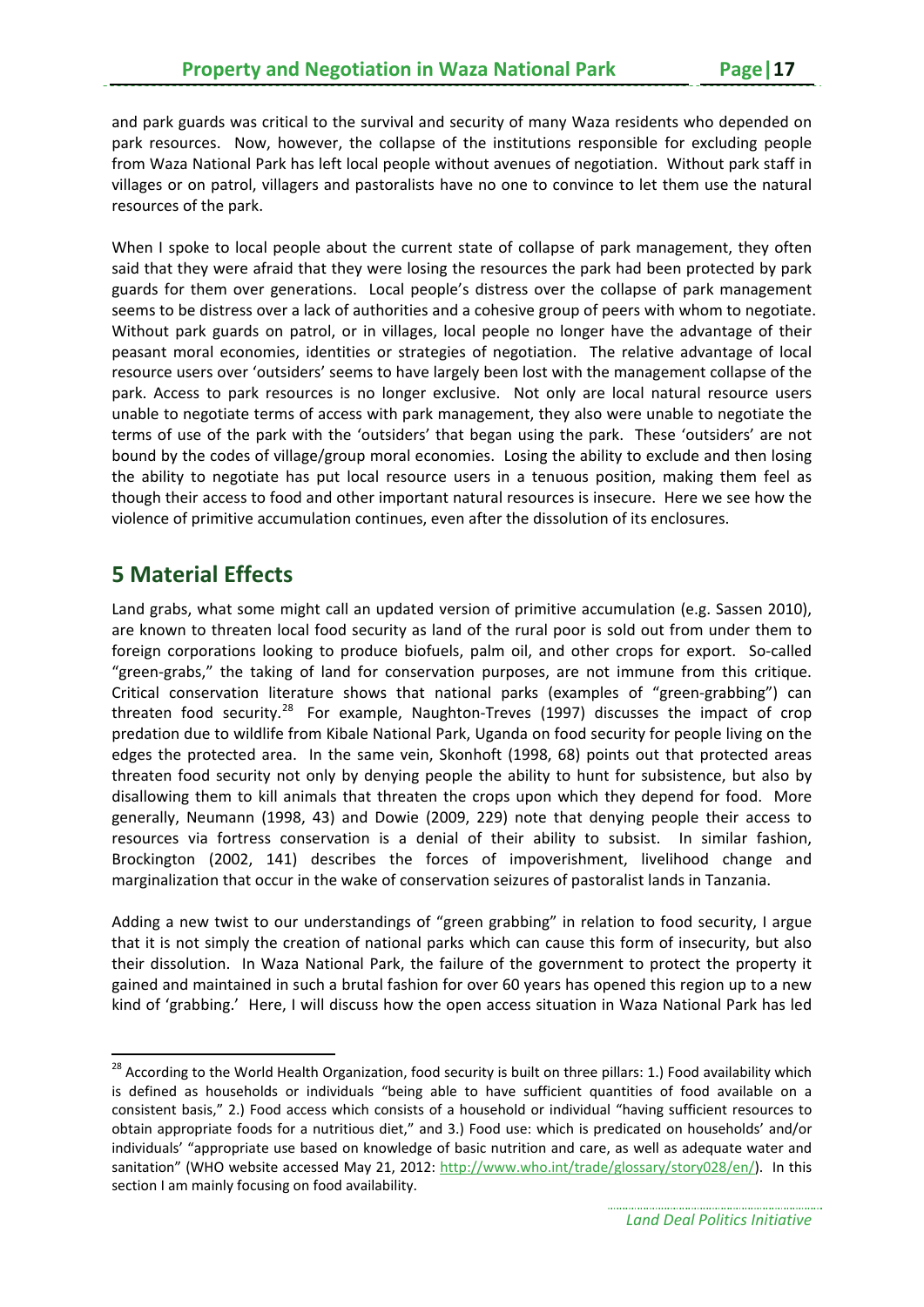to food insecurity<sup>29</sup> in the form of lost natural resources for subsistence and resources to be used in cases of emergency.

The creation of an open access situation in the Waza region has had a severe impact on food security for local villagers, nomads and transhumance pastoralists. As I described above, in the past foreigners and 'people from far away' came to the park primarily for brief, large-scale hunting operations and faced grave danger while doing so. Michael Watts, (1983, 105) notes that, 'in practice, peasant households prefer…to minimize the probability of having a disaster rather than maximize a particular profit.' While strict park management was in place, the probability of a disaster striking an outsider without the same ability to negotiate access with park guards as an 'insider' seems to have been high enough to keep most 'outsiders' from using the park. The collapse of park management has changed that probability. With the advent of the collapse of management in Waza National Park, the risk of detection and subsequently death, violence, fines or arrest dropped significantly, attracting people (it seems more subsistence users) who before would have seen these potential risks as too costly to be worth the trip for mere subsistence needs.<sup>30</sup> This influx of 'outsiders' using the park's natural resources—be they Nigerians, Chadians, Sudanese, people from Niger, or other parts of Cameroon—has led to local perceptions that their food security is being threatened. Fears of losing the valuable resources in the park were pervasive. Though some of the people I interviewed were reluctant to speak about their use of the park, $31$  many people were very blunt about the park's utility to them, particularly as a safety net in an emergency. For example, one man told me, 'If the pond over there [outside the park] has no more fish we will start working to do our little stealing [inside the park].'

As we have seen above, many local people have depended on this park not just for food in a time of emergency, but as a place that has historically excluded 'outsiders' from using natural resources critical for these their everyday needs. People from the full gamut of livelihood activities complained about threats to their food security. Vehement about the importance of guarding the park, one woman told me, 'before there were many more vegetables [in the park] than now, but they [park staff] don't guard now and the Nigerians come here…looking for vegetables and gum.' A fisherman told me that he was frightened, saying that without park management 'everyone will die. We cannot survive.' He said this because he felt that if the park was not well protected—'people go steal fish in the park and then there are no fish for us.' Pastoralists also wanted the area to be well guarded to protect their animals' pasture. One herdsman told me, 'if I go there and graze my cows, and then other people come and stay there and use the grasses then it will become degraded. It is better to protect the park.'

Though most people complained of threats to their food security caused by other people using up natural resources like grasses, vegetables and fish in the park, some pastoralists felt as though their food security was threatened in a different way. A good number of these pastoralists complained of a rise in cattle theft due to the lack of management in Waza National Park. One pastoralist claimed that the fines he paid if he was caught by park guards were worth the protection the presence of

<sup>&</sup>lt;sup>29</sup> The creation of this open access situation has also created the conditions under which bandits have been able to use the national park as a base of operations for kidnappings, thefts and murder, but space does not allow me to discuss these matters here.<br><sup>30</sup> This influx of people may also be partially attributed to the re-flooding of the Waza-Logone Floodplain. As

noted above, Sholte (2005, 193) observes that after the Waza‐Logone Floodplain was re‐flooded in 1994 there was a 25% increase in the numbers of sedentary fishermen near the park, and in the first three years after flooding the numbers of pastoral camps in the area rose from 47 to 106.<br><sup>31</sup> This reluctance might have stemmed from the fact that some people actually didn't use park resources or

because it was illegal and they feared the repercussions of these admissions of use.

*Land Deal Politics Initiative*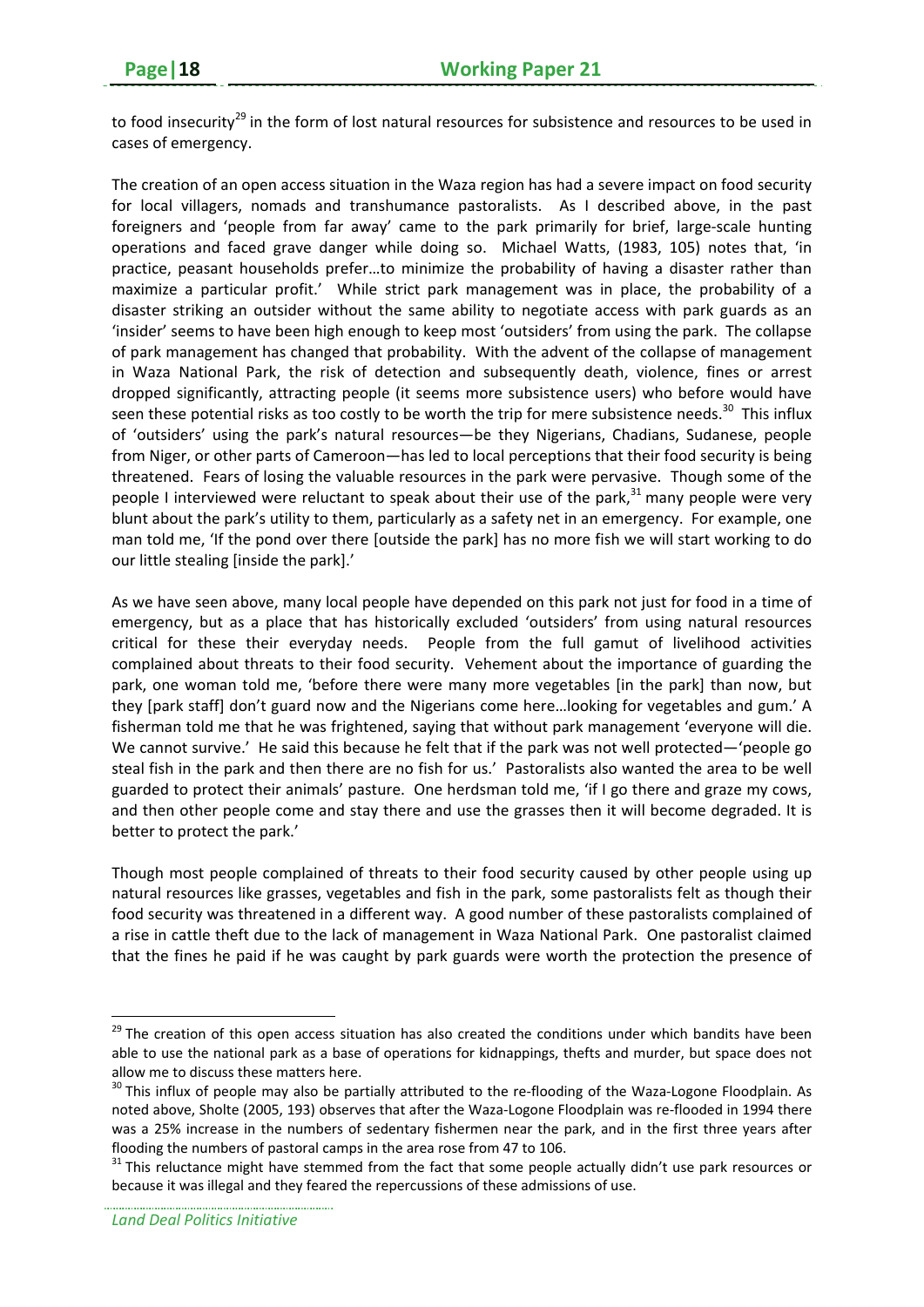these guards offered both himself and his cattle. While showing me a place on his leg where he was shot by armed bandits in 2009, this man told me,

*'With more park guards these bandits would not be able to use the park to hide and come steal from us. With many patrols this problem would diminish…if they [park guards] were numerous, this would keep us safe. We were born with fines, we have always had to deal* with this problem [fines], but this problem with security, this came only in the last 2-3 years. *Security is more important. 100,000 or 50,000CFA is cheaper than losing half of your cows or all of them.'* 

The rise in banditry due to the open access situation in Waza National Park has also had more indirect impacts on people's livelihoods. For example, people on the park's edge complain that due to the banditry in the park, $32$  herders have begun avoiding their villages, leading to increased difficulty in obtaining meat and other products cheaply.

# **6 Conclusion**

There have been extensive critiques of land‐ or green‐grabbing in the form of fortress conservation that stress the social and political marginalization of people living on land slated to be 'conserved' or 'preserved' (e.g. Neumann 1998, Brockington 2002; Hughes 2008). Other scholars have thought through the violence related to processes of primitive accumulation in action (e.g. Sylvia Federici 2004). Few people, however, have addressed the outcomes of these two processes further down the road. Here, by looking at the residues of primitive accumulation in the form of conservation, I hope I have expanded the scope of both of these analyses.

In this paper I have shown that the creation Waza National Park was a form of primitive accumulation. I have pointed out, however, that the walls of this fortress were permeable through the incorporation of park staff into local peasant moral economies, negotiations and by stealth. I have also shown that while park staff‐villager relationships were not always friendly, they did serve the purpose of excluding most 'outsiders' from using resources that villagers depended upon for their survival. By laying out the 'post-primitive accumulation story' in which the walls of this violently constructed fortress began to crumble, I show how a shift from local institutions of exclusion to state and NGO institutions has paved the way to an open access situation in Waza National Park. Showing that violence not only accompanies acts of accumulation by dispossession and primitive accumulation, but can also follow them when they are abandoned, I point out that the open access situation in Waza has caused severe feelings of food insecurity on the part of local resource users.

Politics, economics and human rights aside, the post-primitive accumulation story in Waza is a frightening one for conservation as well. According to the International Union for Conservation of Nature (IUCN), the primary objective of a national park is to protect 'natural biodiversity along with its underlying ecological structure and supporting environmental processes, and to promote education and recreation.' This primary objective is not being fulfilled in Waza National Park. The open access situation that exists now places few, if any, checks on hunters, harvesters and fishers. At the same time, well-intentioned attempts to help local communities and park resources and the re‐flooding the Waza‐Logone floodplain led to an influx of people to the area. By all accounts, the lack of exclusion of natural resource users in this national park has led to ecological decline.

 $32$  The main form of banditry involves outlaws taking the children of herdsmen and holding them hostage inside of the park for ransom. The bandits threaten that if the herdsmen do not pay they will kill their children. These are not empty threats. I spoke to one man who watched his brother shot in front of him by these bandits inside of Waza National Park.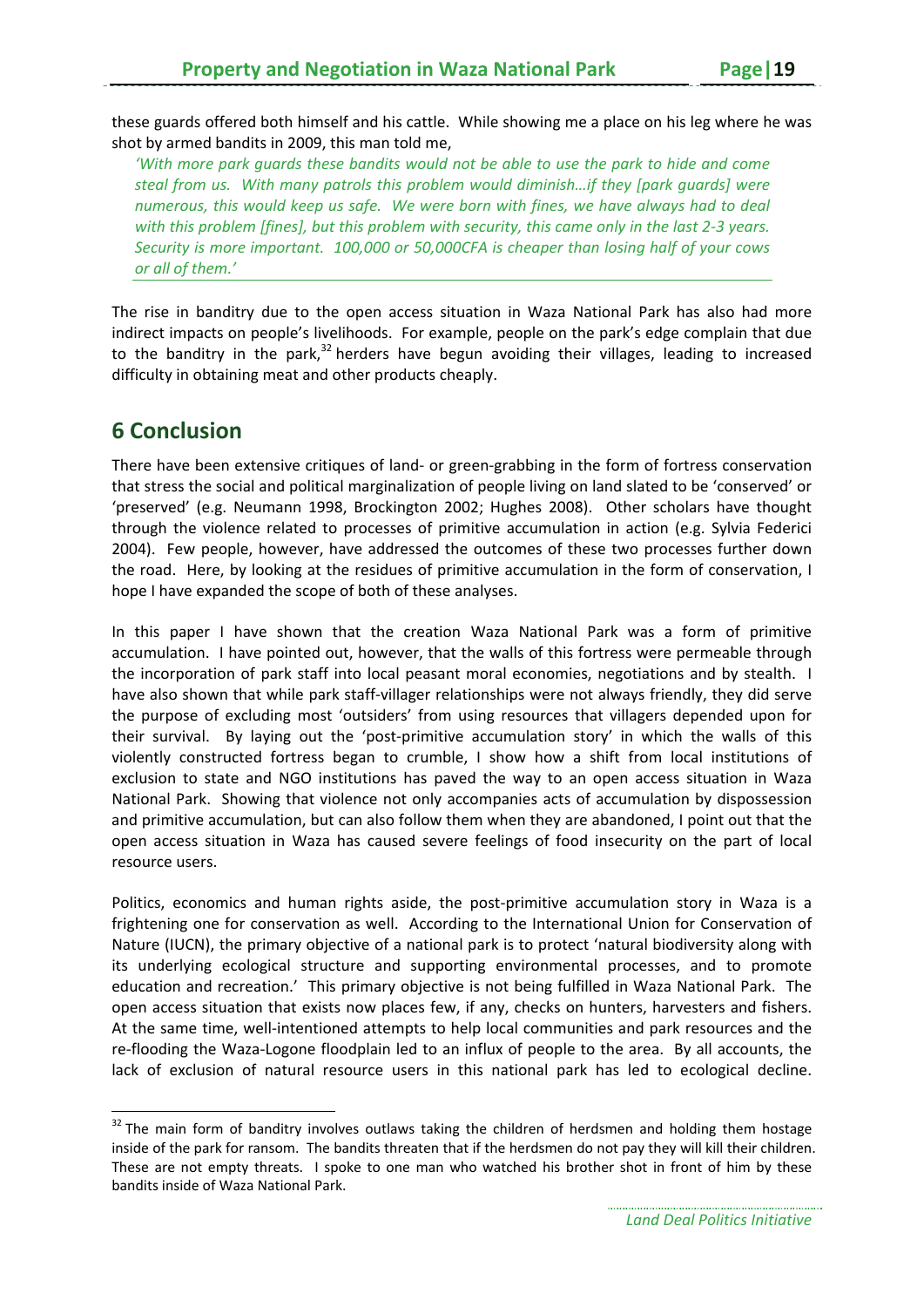Scientific researchers have recorded that only 14‐21 lions of the park's former population of 60 remain today (Tumenta et al. 2009; De longh 2010, 110; Interview May 1, 2011). The same researchers also believe that the drop in elephant numbers (falling from 1,200 recorded in 1996 to 507 about ten years later) in the park may be 'a direct result of the collapse in management of Waza N.P' (De longh et al. 2009; Tchamba 2010, 153; de longh et al. 2010, 109). Antelope populations have fallen as well. In 1960 there were estimated to be around 20,000 Kob de Buffon antelope in the national park, but in 2001 there were fewer than 2,500 counted (Sholte 2005, 153). Echoing the sentiments of many local people I spoke to, one Fulani nomad told me, 'the park is dead.' Tour guides constantly complained to me about the lack of animals in the park. One former tour guide showed me a spot in the park near the Vo waterhole saying, 'here you couldn't even see the ground there were so many animals [in the 1980s and early 1990s], now there is nothing but a few birds.'

Wildlife populations are resilient as are human beings. I do not think that it is too late to find conservation solutions for Waza National Park that will actually conserve nature while at the same time taking into account local people's rights and needs. I do however insist that in light of the Waza story, the creators, funders and designers of protected areas not only think about the implications of their actions in the present, but also in the future. These actors, whether they are state, NGO or development agencies, must consider that drastically shifting property rights for the sake of conservation does not happen in a vacuum. With those property rights, social relations, economic/food security and ecologies shift, merge and transform as well. Without careful consideration of these changes and their implications far down the line after the shine and publicity of a new protected area wears off, conservationists may be creating the conditions under which ecologies are destroyed, rather than protected and the food security of local communities are threatened, not enhanced.

## **References**

- **1.** Abouassi, K. 2012. *Hands in the Pockets of Mercurial Donors: How Three Theories Explain NGO Responses to Shifting Funding Priorities.* Dissertation in Public Administration, Syracuse University. Syracuse, NY.
- **2.** Bauer, H. 2003. Lion Conservation in West and Central Africa: The Case of Waza National Park, Cameroon. Thesis, Leiden University, Leiden.
- **3.** Bell, S., Hampshire, K. and S. Toplidou. 2007. The political culture of poaching: a case study from northern Greece. Biodiversity and Conservation. 16: 2 :399‐418.
- **4.** Benjaminsen, T.A. and C. Lund. 2001. Formalisation and Informalisation of Land and Water Rights in Africa: An Introduction. The European Journal of Development Research 14: 2: 1‐10.
- **5.** Berry, S. 1993. No Condition is Permanent: The Social Dynamics of Agrarian Change in Sub‐ Saharan Africa. Madison, WI: University of Wisconsin Press.
- **6.** Brockington, D. 2002. Fortress conservation: the preservation of the Mkomazi Game Reserve, Tanzania. Bloomington: Indiana University Press.
- **7.** Borras Jr, S. M., & Franco, J. C. 2012. Global land grabbing and trajectories of agrarian change: A preliminary analysis. Journal of Agrarian Change, 12(1), 34‐59.
- **8.** Buscher, B. and Dresser, W. 2010. "Commodity conservation. The restructuring of community conservation in South Africa and the Philippines". Geoforum: In Press.
- **9.** Carruthers B.G. and L. Ariovich 2004.The Sociology of Property Rights. Annual Review of Sociology 30: 23‐60.
- **10.** Castree, N. 2008. Neoliberalising nature I: the logics of de‐ and re‐regulation. Environment and Planning, 40(1): 131–52.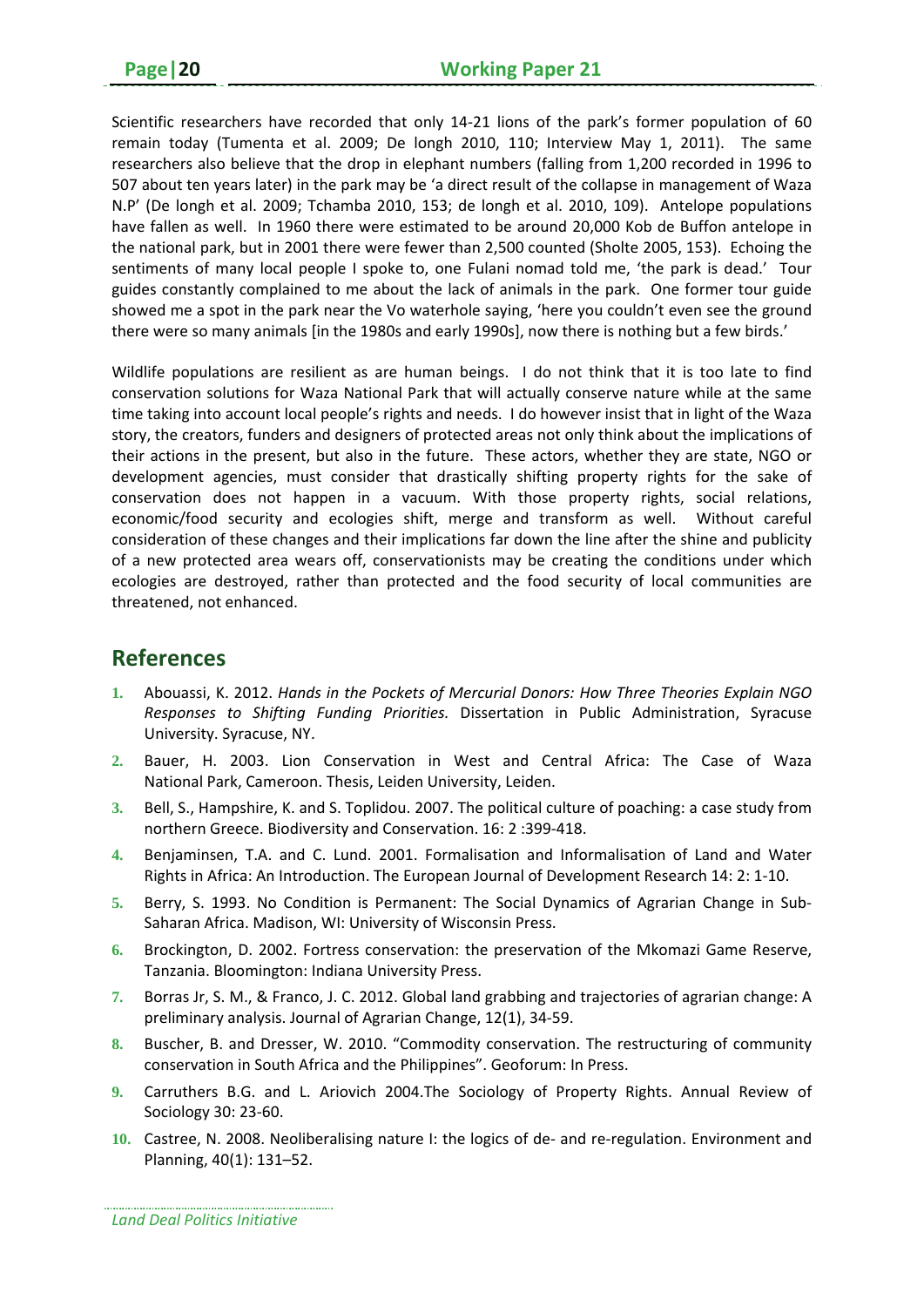- **11.** Cernea, M. M. and K. Schmidt‐Soltau. 2006. Poverty Risks and national parks: Policy issues in conservation and resettlement. World Development Vol. 34: 1808‐1830. cited in Brockington, and Igoe, 2006.
- **12.** Chatty, D. and M. Colchester. 2002. Conservation and Mobile Indigenous Peoples: Displacement, Forced Settlement and Sustainable Development. London: Berghahn Books.
- **13.** De Angelis, M. 2001. Marx and primitive accumulation: the continuous character of capital's enclosures. The Commoner, 2. Available from: http://www.commoner.org.uk/02deangelis.pdf.
- **14.** de Longh, H.H., Tumenta, P., Croes, B.M., Funston, P., Bauer, H. And H.A. Udo de Haes. 2009. Threat of a lion population extinction in Waza National Park, North Cameroon. Cat News: 50: 26‐27.
- **15.** de Longh, H.H., Tchamba, M. And R. Buij. 2010. Waza National Park, a park in peril. In: Savanna Landscapes for the Future: Celebrating 20 Years of Environmental Research and Education in Northern Cameroon. De Long, H.H., Persoon, G.A., Buji, R., Mvondo‐Awano, J.P., Croes, B. and P. Tumenta Fobuzie [ed.s] Maroua: Centre for Environment and Development Studies in Cameroon.
- **16.** de Sousa Santos, B. 2006. The Heterogeneous State and Legal Pluralism in Mozambique. Law & Society Review, 40: 39–76.
- **17.** Djarma, M. 2002. Le Parc National de Waza: Histoire de la Faune et du Tourisme de 1962 a 2000. Memoire presente et soutenu en vue de l'obtention du diplome de Maitrise en Historie. Universite de Ngoundere, Departement d'Histoire.
- **18.** Dowie, M. 2009. Conservation refugees: the hundred‐year conflict between global conservation and native peoples, Cambridge, MA: The MIT Press.
- **19.** Dressler, W. and Buscher, B. 2008. Market triumphalism and the CBNRM 'crises' at the South African section of the Great Limpopo Transfrontier Park. Geoforum, 39(1): 452–65.
- **20.** Drijver, C.A. 1991. People's participation in environmental projects in developing countries. Landscape and Urban Planning : 20: 1–3 : 129–139.
- **21.** Duffy, R. and Moore, L. 2010. Neoliberalising nature? Elephant‐back tourism in Thailand and Botswana. Antipode, 42(3): 742–66.
- **22.** Federici, S. 2004. Caliban and the witch: women, the body and primitive accumulation. New York: Autonomedia.
- **23.** Finer, M., Moncel, R. and Jenkins, C. N. 2010. Leaving the oil under the Amazon: Ecuador's Yasuní‐ITT initiative. Biotropica, 42(1): 63–66.
- **24.** Forsyth C.J., Gramling R. and G. Wooddell. 1998. The game of poaching: folk crimes in Southwest California. Society and Natural Resources. 11:1: 25–38.
- **25.** Fortwangler, C. 2007. Friends with Money: Private Support for National Parks in the US Virgin Islands. Conservation and Society: 5: 504–533.
- **26.** Foucat, V.S.A. 2002. Community‐based ecotourism management moving towards sustainability, in Ventanilla, Oaxaca, Mexico. Ocean Coastal Management, 45(8), 511–29.
- **27.** Freed, L. 2011. "Every European Becomes a Chief": Travel Guides to Colonial Equatorial Africa, 1900‐1958. Journal of Colonialism and Colonial History: 12: 2.
- **28.** Geisler, C. and de Sousa, R. 2001. From refuge to refugee: the African case. Public Administration and Development, 21(2): 159–70.
- **29.** Glassman, J. 2006. Primitive accumulation, accumulation by dispossession, accumulation by 'extra‐economic' means. Progress in Human Geography, 30(5), 608–25.

*Land Deal Politics Initiative*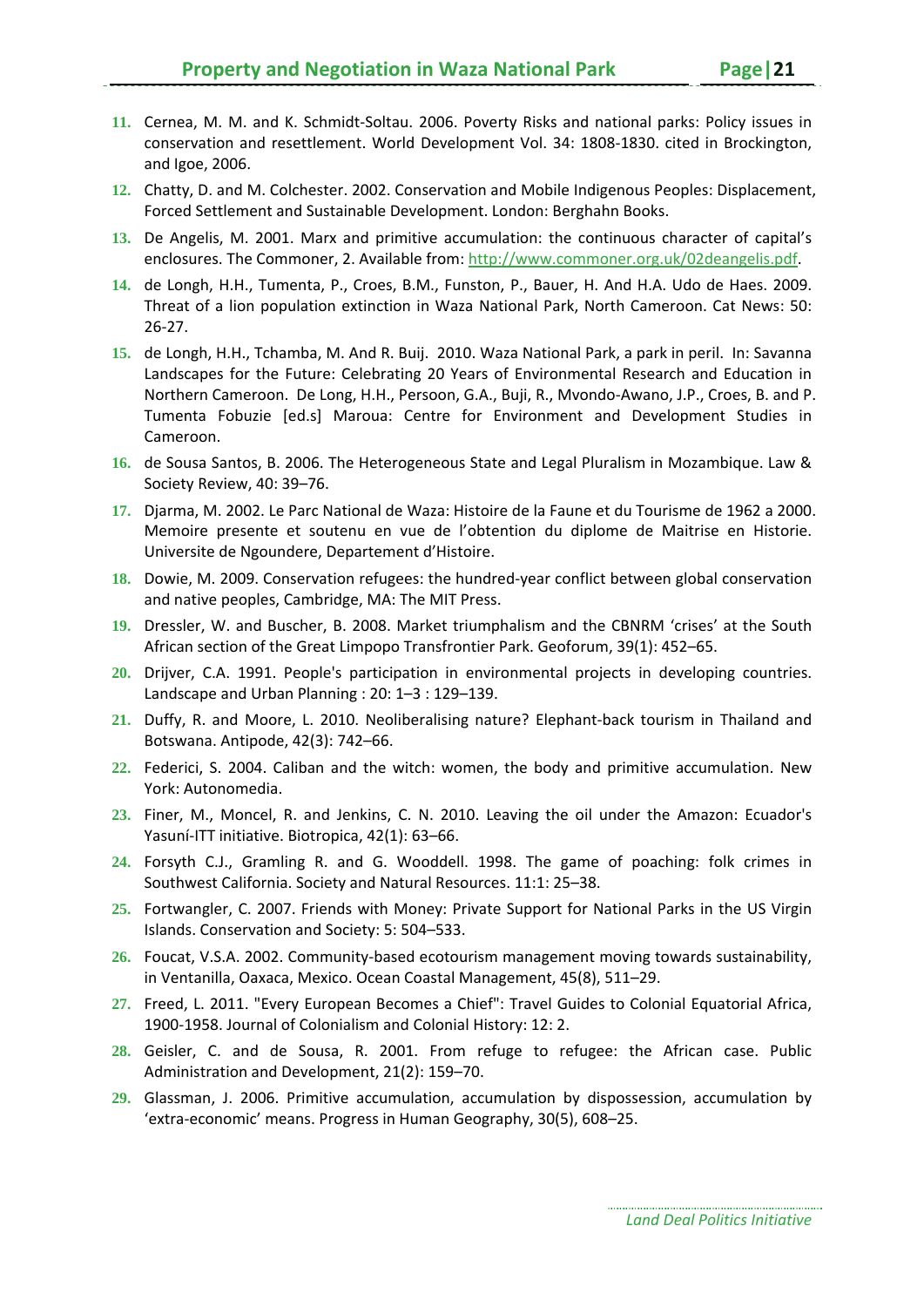- **30.** Grandia, L. 2007. The tragedy of enclosures: rethinking primitive accumulation from the Guatemalan Hinterland. Paper presented to the Spring Colloquium, Program in Agrarian Studies, Yale University, 27, April.
- **31.** Hagerman, S., Dowlatabadi, H., Satterfield, T., and T. McDaniels. 2010. Expert views on biodiversity conservation in an era of climate change. Global Environmental Change: 20: 192‐ 207.
- **32.** Hall D., Hirsch, P., and T.M. Li. 2011. Powers of Exclusion: Land Dilemmas in Southeast Asia. Honolulu: University of Hawaii Press.
- **33.** Hall, D. 2012. Rethinking Primitive Accumulation: Theoretical Tensions and Rural Southeast Asian Complexities. Antipode, 44: 1188–1208.
- **34.** Harvey, D. 2003. *The New Imperialism.* Oxford: Oxford University Press.
- **35.** Hughes, D. M. 2008. Third nature: making space and time in the Great Limpopo Conservation Area. Cultural Anthropology, 20(2), 157‐184.
- **36.** Igoe, J. 2004. *Conservation and globalization: A study of national parks and indigenous communities from East Africa to South Dakota.* Belmont, CA: Wadsworth Thompson Learning.
- **37.** IUCN Website:

http://www.iucn.org/about/work/programmes/pa/pa\_products/wcpa\_categories/pa\_categoryi i/ Accessed July 22, 2012

- **38.** Juul, K. and C.Lund (ed.s) 2002. Negotiating Property in Africa. Portsmouth , NH : Heinemann.
- **39.** Kelly, A.B. 2011. Conservation practice as primitive accumulation, Journal of Peasant Studies, 38:4, 683‐701.
- **40.** Laird, S., Johnston, S., Wynberg, R., Lisinge, E. and Lohan, D. 2004. Access and benefit sharing perspectives in protected area management. In: Biodiversity Issues for Consideration in the Planning, Establishment and Management of Protected Area Sites and Networks. Secretariat of the Convention on Biological Diversity.
- **41.** Lamie, E. 1960. Map of Ft. Lamy. Available at: http://www.cs.csustan.edu/~lamie/reunion/ Accessed July 30, 2012.
- **42.** Leatherman, T. L. and Goodman, A. 2005. Coca‐colonization of diets in the Yucatan. Social Science of Medicine, 61(4): 833–46.
- **43.** Lund, C. 2002. Negotiating Property Institutions: On the Symbiosis of Property and Authority in Africa*, in* K.Juul and C.Lund *(eds) Negotiating Property in Africa, pp.* 11*–*43*.* Portsmouth , NH : Heinemann.
- **44.** Lund, C. 2011. Property and Citizenship: Conceptually Connecting Land Rights and Belonging in Africa. Africa Spectrum: 46: 3: 71‐75.
- **45.** MacKenzie, J. 1989. Chivalry, social Darwinism and ritualised killing: The hunting ethos in Central Africa up to 1914. in D. Anderson and R. Grove (eds), Conservation in Africa: People, Policies and Practice, pp. 41‐62. Cambridge: Cambridge University Press.
- **46.** Marx, K. 1906. Capital: a critique of political economy, New York: Random House, Inc.
- **47.** Mbenkum, F.T. 1997. Background and Technical Information for Proposal to Classify Waza National Park Cameroon as a RAMSAR Site and Presentation of Other Wetlands for Addition into the List at a Later Stage. Ministry of Environment and Forestry, Cameroon.
- **48.** Merrill, T.W. 1998. Property and the Right to Exclude. Nebraska Law Review. 77: 730‐55.
- **49.** Moore, D. 2004. The second age of the third world: from primitive accumulation to global public goods? Third World Quarterly, 25(1), 89–109.
- **50.** Moorhead, R. 1989. Changes Taking Place in Common Property Resource Management in the Inland Delta of Mali, in F Berkes (ed.), Common Property Resources: Ecology and

*Land Deal Politics Initiative*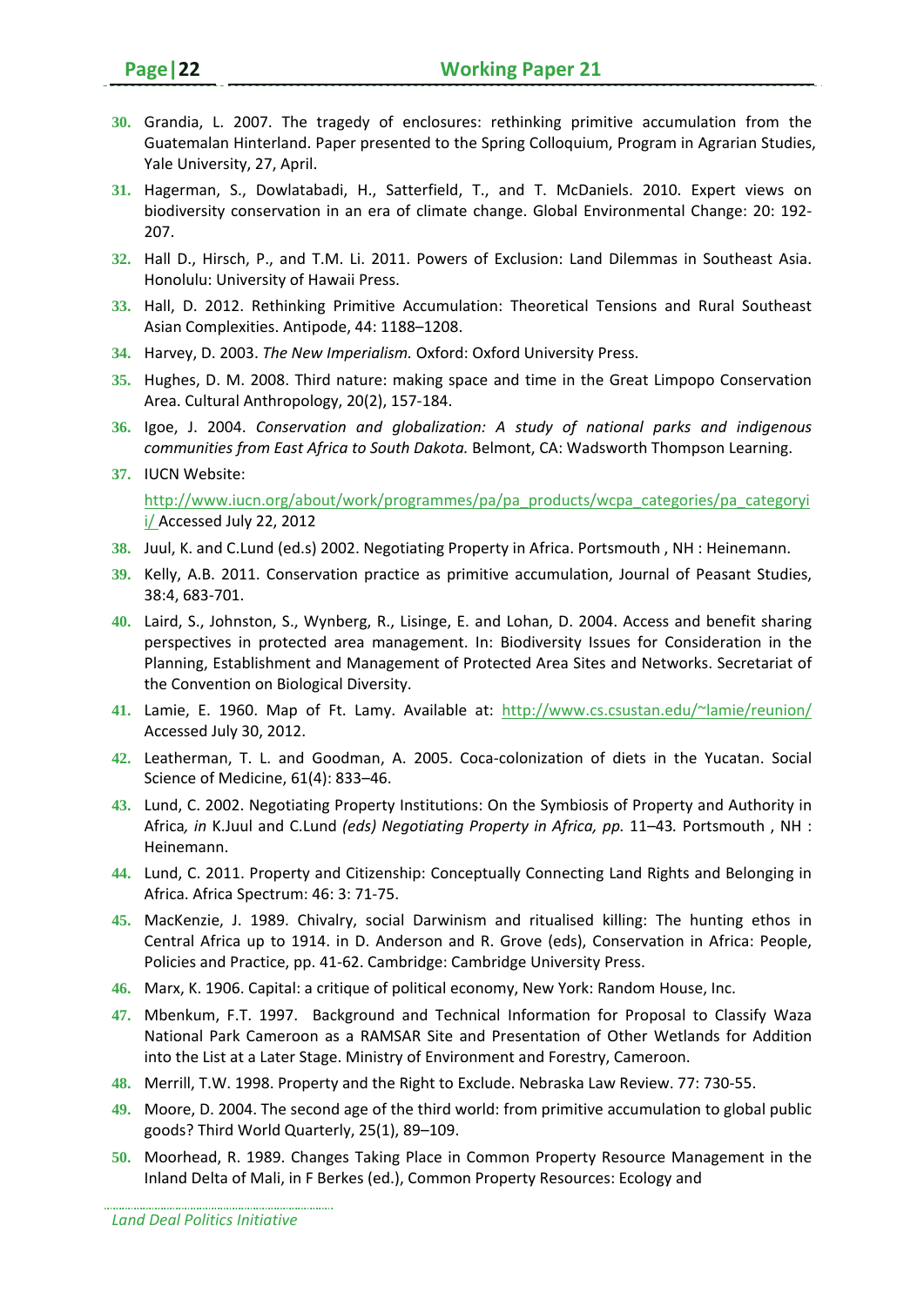- **51.** Community‐based Sustainable Development, London: IUCN/Belhaven Press.
- **52.** Moritz, M., Scholte, P., & Kari, S. 2002. The demise of the nomadic contract: arrangements and rangelands under pressure in the Far North of Cameroon. Nomadic Peoples, 6(1), 124‐143.
- **53.** Naughton‐Treves, L. 1997. Farming the forest edge: Vulnerable places and people around Kibale National Park, Uganda. Geographical Review, 87: 27–46.
- **54.** Neba, N.E. 2008. NGO Involvement in Environmental Protection in the North West Province. In: Civil Society and the Search for Development Alternatives in Cameroon. Vubo, E.Y. [ed.] Dakar, Senegal: Imprimerie Graphiplus.
- **55.** Neumann, R.P. 1998. Imposing wilderness: struggles of livelihood and nature preservation in Africa. Berkeley: University of California Press.
- **56.** Peh, K.S.H. 2008. Cameroon's Lessons in Conservation for Sub‐Saharan Africa. BioScience, 58(8):678‐679.
- **57.** Pendleton M.R. 1998. Taking the forest: the shared meaning of tree theft. Society and Natural Resources. 11:1: 39–50.
- **58.** Piliavin, I. Gartner, R., Thornton C. and R.L. Matsueda. 1986. Crime, Deterrence, and Rational Choice. American Sociological Review: 51: 101‐119.
- **59.** Place, S. 1995. Ecotourism for sustainable development: oxymoron or plausible strategy? GeoJournal, 35(2), 161–73.
- **60.** Ramutsindela, M. 2003. Land reform in South Africa's national parks: a catalyst for the human– nature nexus. Land Use Policy, 20: 41–49.
- **61.** Ribot, J. and N. Peluso 2003. A Theory of Access, Rural Sociology 68:2: 153–81.
- **62.** Sassen, S. 2010. A savage sorting of winners and losers: contemporary versions of primitive accumulation. Globalizations, 7(1‐2), 23‐50.
- **63.** Scott, J.C. 1976. The moral economy of the peasant: rebellion and subsistence in Southeast Asia. New Haven, CT: Yale University Press.
- **64.** Sholte, P. 2005. Floodplain Rehabilitation and the Future of Conservation and Development: Adaptive Management of Success in Waza‐Logone, Cameroon. Tropical Resource Management Papers, 67.
- **65.** Sholte, P. 2009. At the Interface of Legislation and Wildlife Management: A Decade of Experience with Consensual Protected Area Management Planning in Cameroon, Journal of International Wildlife Law & Policy,12:1,1‐32.
- **66.** Sikor, T. and C. Lund. 2010. The Politics of Possession: Property, Authority, and Access to Natural Resources. Oxford: Blackwell Publishing Ltd.
- **67.** Skonhoft, A. 1998. Resource Utilization, Property Rights and Welfare—Wildlife and the Local People. Ecological Economics Vol. 26: 67‐80.
- **68.** Sodikoff, G. 2007. An exceptional strike: a micro‐history of 'people versus park' in Madagascar. Journal of Political Ecology 14: 10‐33.
- **69.** Swift, J. 1991. 'Local Customary Institutions as the Basis for Natural Resource Management among Boran Pastoralists in Northern Kenya', IDS Bulletin 22 (4), IDS: Brighton; (1994), 'Dynamic Ecological Systems and the Administration of Pastoral Development' in I Scoones (ed.), Living with Uncertainty: New Directions in
- **70.** Pastoral Development in Africa, London: IT Publications.
- **71.** Tchamba, M., Foguekem, D. and H.H. De Longh. 2010. Human Elephant Conflict in the Waza‐ Logone Region. In: Savanna Landscapes for the Future: Celebrating 20 Years of Environmental Research and Education in Northern Cameroon. De Long, H.H., Persoon, G.A., Buji, R., Mvondo‐

*Land Deal Politics Initiative*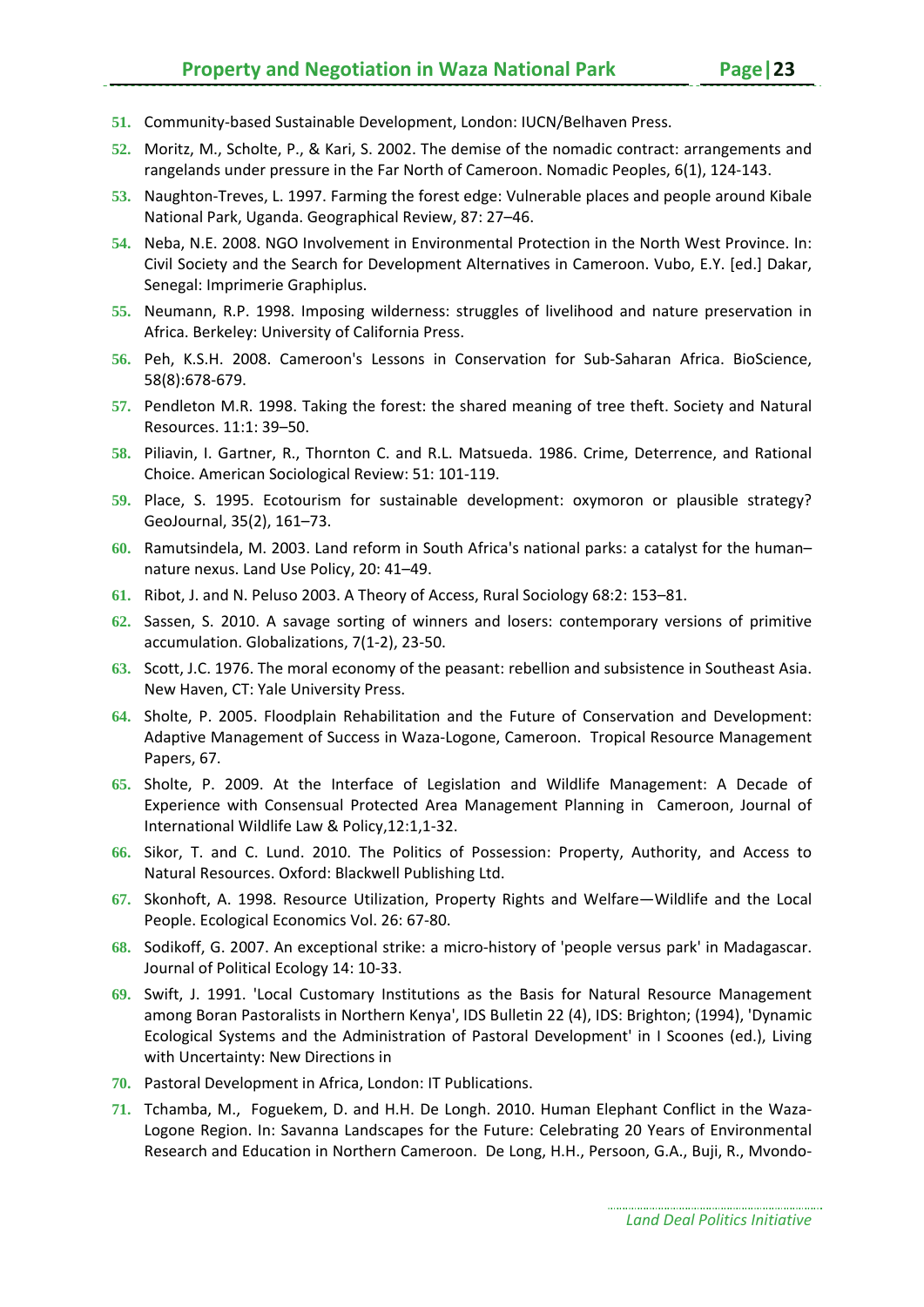Awano, J.P., Croes, B. and P. Tumenta Fobuzie [ed.s] Maroua: Centre for Environment and Development Studies in Cameroon.

- **72.** Thompson, E. P. 1975. Whigs and hunters: the origin of the Black Act, London: Allen Lane.
- **73.** Thebaud, B. 2002. "The Management of Pastoral Resources in West African Sahel: Negotiating Water and Pastures in Eastern Niger and Northern Burkina Faso" in Juul, K. and C.Lund (eds) (2002) Negotiating Property in Africa. Portsmouth , NH : Heinemann.
- **74.** Timms, B.F. 2011. The (Mis)Use of Disaster as Opportunity: Coerced Relocation from Celaque National Park, Honduras. Antipode: 43:4: 1357‐1379.
- **75.** Tumenta, P.N., Kok, J.S., Rijssel van, J.C., Buji, R., Croes, B.M., Funston, P.J., Longh de, H.H. and H.A. Udo de Haes. 2009. Threat of Rapid Extermination of the Lion (Pathera leo leo) in Waza National Park, North Cameroon. African Journal of Ecology: 47:3:17‐25.
- **76.** Watts, M. 1983. Silent Violence: Food, Famine and Peasantry in Northern Nigeria. Berkeley: University of California Press.
- **77.** Wood, E. M. 2002. The origin of capitalism: a longer view, London: Verso.
- **78.** Woodhouse, P. 1997. Governance & local environmental management in Africa. Review of African Political Economy, 24(74), 537‐547.
- **79.** West, P., Igoe, J. and Brockington, D. 2006. Parks and peoples: the social impact of protected areas. Annual Review of Anthropology, 3
- **80.** WWF 2010: "Decade‐old dream comes true for Lake Chad" http://wwf.panda.org/about\_our\_earth/biodiversity/news\_events\_updates/?187941/Decadeold‐dream‐comes‐true‐for‐Lake‐Chad (Accessed November 28, 2012).

*Land Deal Politics Initiative*